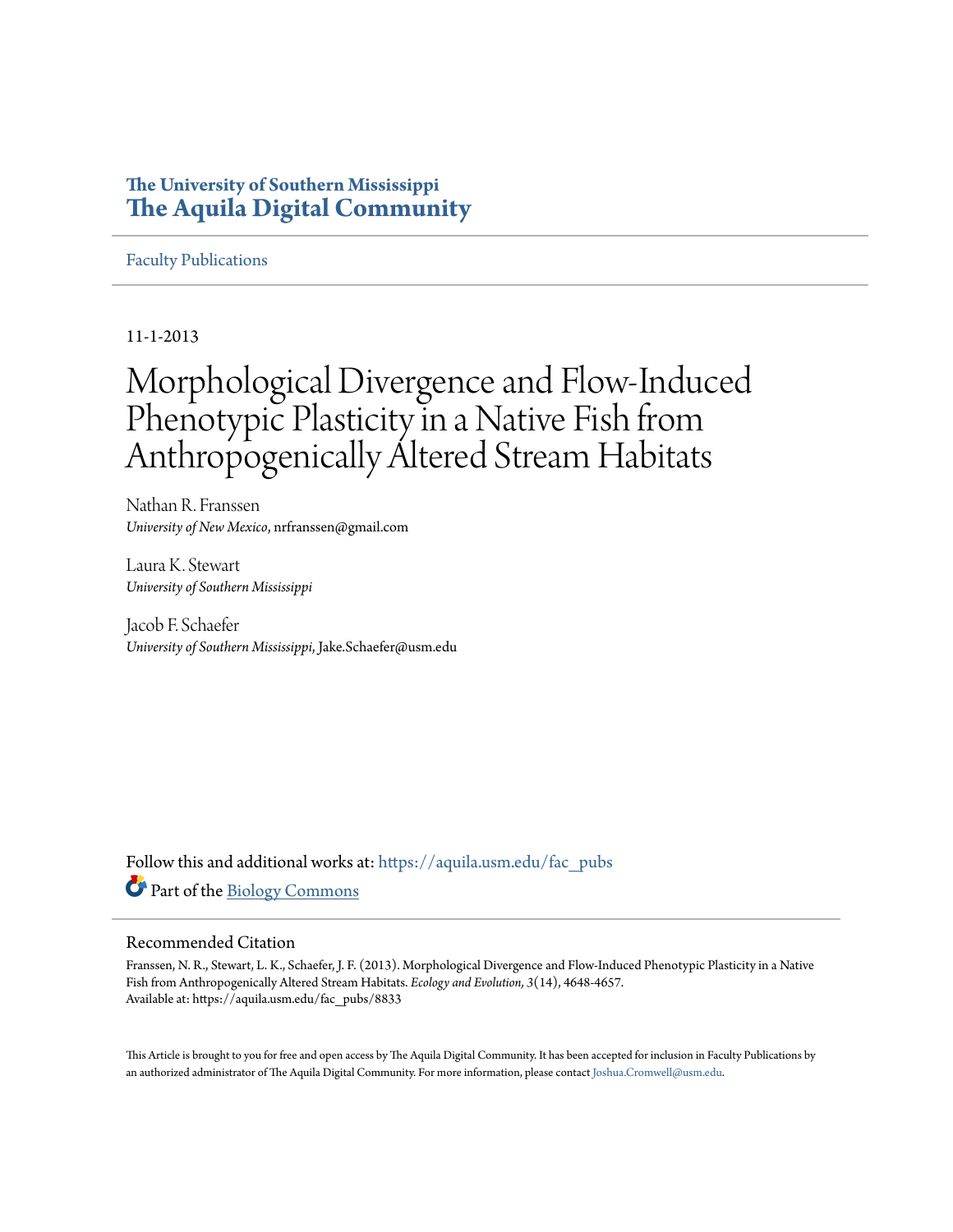# **Open Access**

# Morphological divergence and flow-induced phenotypic plasticity in a native fish from anthropogenically altered stream habitats

# Nathan R. Franssen<sup>1</sup>, Laura K. Stewart<sup>2</sup> & Jacob F. Schaefer<sup>2</sup>

1 Department of Biology and Museum of Southwestern Biology, University of New Mexico, 167 Castetter Hall, Albuquerque, New Mexico 87131 2 Department of Biological Sciences, University of Southern Mississippi, Hattiesburg, Mississippi 39406

#### Keywords

Contemporary evolution, ecomorphology, phenotypic plasticity, reservoirs, trait diversification.

#### Correspondence

Nathan R. Franssen, Department of Biology and Museum of Southwestern Biology, University of New Mexico, 167 Castetter Hall, Albuquerque, NM 87131. Tel: +1 785 564 2553; Fax: +1 505 277 0304; E-mail: nrfranssen@gmail.com

#### Funding Information

The Lake Thoreau Environmental Center provided infrastructure needed to complete the experiment.

Received: 28 August 2013; Revised: 9 September 2013; Accepted: 17 September 2013

Ecology and Evolution 2013; 3(14): 4648– 4657

doi: 10.1002/ece3.842

# Introduction

Understanding how populations respond to widespread and rapid environmental change will be a first step in elucidating the evolutionary consequences of disturbed habitats. Habitats altered by humans may destine populations to extirpation (Barnosky et al. 2011), but they may also constrain future evolutionary adaptability by lowering genetic diversity ([Myers and Knoll 2001](https://www.researchgate.net/publication/11993717_The_biotic_crisis_and_the_future_of_Evolution?el=1_x_8&enrichId=rgreq-8373416deb041a3e4d86053b3aa5c099-XXX&enrichSource=Y292ZXJQYWdlOzI1OTQ1MDUyMjtBUzoxMDY0NzA0NjA4ODcwNDJAMTQwMjM5NTk0NTEzNw==)) or modify phenotypic traits of populations that can mediate ecosystem-level dynamics ([Palkovacs et al. 2011](https://www.researchgate.net/publication/224983000_Fates_beyond_traits_ecological_consequences_of_human-induced_trait_change?el=1_x_8&enrichId=rgreq-8373416deb041a3e4d86053b3aa5c099-XXX&enrichSource=Y292ZXJQYWdlOzI1OTQ1MDUyMjtBUzoxMDY0NzA0NjA4ODcwNDJAMTQwMjM5NTk0NTEzNw==)). Stream impoundments across the planet have severely altered aquatic ecosystems ([Dynesius and Nilsson 1994;](https://www.researchgate.net/publication/235005664_Fragmentation_and_Flow_Regulation_of_River_Systems_in_the_Northern_Third_of_the_World?el=1_x_8&enrichId=rgreq-8373416deb041a3e4d86053b3aa5c099-XXX&enrichSource=Y292ZXJQYWdlOzI1OTQ1MDUyMjtBUzoxMDY0NzA0NjA4ODcwNDJAMTQwMjM5NTk0NTEzNw==) [Nilsson](https://www.researchgate.net/publication/7904921_Fragmentation_and_Flow_Regulation_of_the_World) [et al. 2005;](https://www.researchgate.net/publication/7904921_Fragmentation_and_Flow_Regulation_of_the_World) [Downing et al. 2006](https://www.researchgate.net/publication/235554186_The_Global_Abundance_and_Size_Distribution_of_Lakes_Ponds_and_Impoundments?el=1_x_8&enrichId=rgreq-8373416deb041a3e4d86053b3aa5c099-XXX&enrichSource=Y292ZXJQYWdlOzI1OTQ1MDUyMjtBUzoxMDY0NzA0NjA4ODcwNDJAMTQwMjM5NTk0NTEzNw==)). While impounded streams and their associated reservoirs generally have

#### Abstract

Understanding population-level responses to human-induced changes to habitats can elucidate the evolutionary consequences of rapid habitat alteration. Reservoirs constructed on streams expose stream fishes to novel selective pressures in these habitats. Assessing the drivers of trait divergence facilitated by these habitats will help identify evolutionary and ecological consequences of reservoir habitats. We tested for morphological divergence in a stream fish that occupies both stream and reservoir habitats. To assess contributions of geneticlevel differences and phenotypic plasticity induced by flow variation, we spawned and reared individuals from both habitats types in flow and no flow conditions. Body shape significantly and consistently diverged in reservoir habitats compared with streams; individuals from reservoirs were shallower bodied with smaller heads compared with individuals from streams. Significant population-level differences in morphology persisted in offspring but morphological variation compared with field-collected individuals was limited to the head region. Populations demonstrated dissimilar flow-induced phenotypic plasticity when reared under flow, but phenotypic plasticity in response to flow variation was an unlikely explanation for observed phenotypic divergence in the field. Our results, together with previous investigations, suggest the environmental conditions currently thought to drive morphological change in reservoirs (i.e., predation and flow regimes) may not be the sole drivers of phenotypic change.

> deleterious impacts on native aquatic organisms (Dudgeon et al. 2006; [Fullerton et al. 2010](https://www.researchgate.net/publication/230736989_Hydrological_connectivity_for_riverine_fish_Measurement_challenges_and_research_opportunities?el=1_x_8&enrichId=rgreq-8373416deb041a3e4d86053b3aa5c099-XXX&enrichSource=Y292ZXJQYWdlOzI1OTQ1MDUyMjtBUzoxMDY0NzA0NjA4ODcwNDJAMTQwMjM5NTk0NTEzNw==)), they are widespread, can be treated as replicated units, and impact a wide-range of taxa, making them a good system to assess population-level responses to human-altered habitats.

> The standing bodies of water above dams have drastically different environmental conditions compared with natural streams and likely exert novel selective pressures on stream fishes not experienced during their evolutionary history ([Baxter 1977](https://www.researchgate.net/publication/234150363_Environmental_Effects_of_Dams_and_Impoundments?el=1_x_8&enrichId=rgreq-8373416deb041a3e4d86053b3aa5c099-XXX&enrichSource=Y292ZXJQYWdlOzI1OTQ1MDUyMjtBUzoxMDY0NzA0NjA4ODcwNDJAMTQwMjM5NTk0NTEzNw==)). Atypical selective pressures in these new habitats are evidenced by changes to native stream fish communities (e.g., obligate stream fishes are usually extirpated from reservoirs, increased abundances of piscivorous fishes, [Taylor et al. 2001;](https://www.researchgate.net/publication/227891998_Consequences_of_stream_impoundment_on_fish_communities_in_a_small_North_American_drainage?el=1_x_8&enrichId=rgreq-8373416deb041a3e4d86053b3aa5c099-XXX&enrichSource=Y292ZXJQYWdlOzI1OTQ1MDUyMjtBUzoxMDY0NzA0NjA4ODcwNDJAMTQwMjM5NTk0NTEzNw==) [Gido et al. 2009](https://www.researchgate.net/publication/227837312_Convergence_of_fish_communities_from_the_littoral_zone_of_reservoirs?el=1_x_8&enrichId=rgreq-8373416deb041a3e4d86053b3aa5c099-XXX&enrichSource=Y292ZXJQYWdlOzI1OTQ1MDUyMjtBUzoxMDY0NzA0NjA4ODcwNDJAMTQwMjM5NTk0NTEzNw==)). But in spite of these pressures, some stream fishes persist

4648 **4648 a** 2013 The Authors. Ecology and Evolution published by John Wiley & Sons Ltd. This is an open access article under the terms of the Creative Commons Attribution License, which permits use,

distribution and reproduction in any medium, provided the original work is properly cited.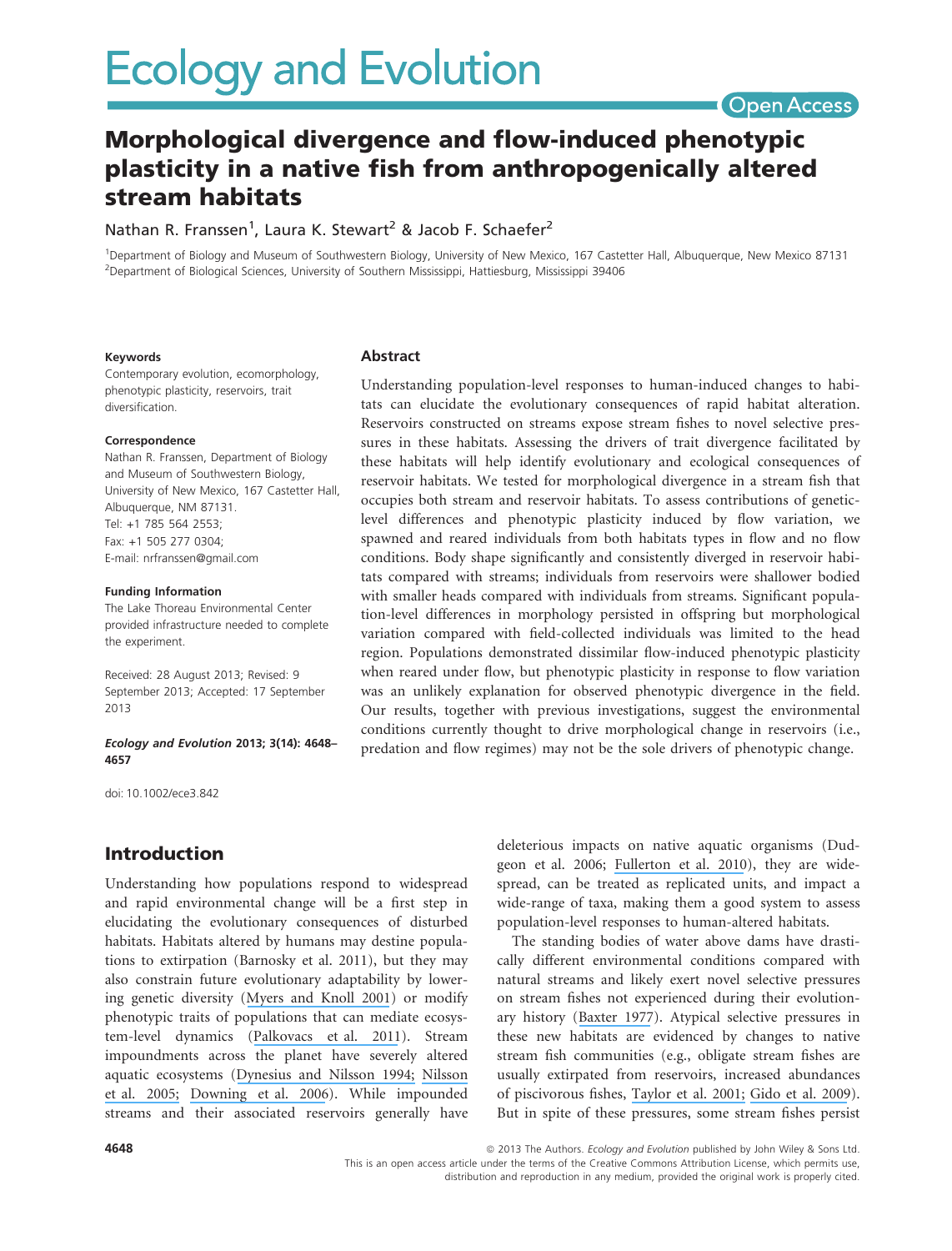in reservoirs and recent investigations have suggested these novel habitats may drive rapid phenotypic divergence in resident populations ([Haas et al. 2010;](https://www.researchgate.net/publication/44660214_Morphological_response_of_a_stream_fish_to_water_impoundment?el=1_x_8&enrichId=rgreq-8373416deb041a3e4d86053b3aa5c099-XXX&enrichSource=Y292ZXJQYWdlOzI1OTQ1MDUyMjtBUzoxMDY0NzA0NjA4ODcwNDJAMTQwMjM5NTk0NTEzNw==) [Franssen 2011;](https://www.researchgate.net/publication/230260561_Anthropogenic_habitat_alteration_induces_rapid_morphological_divergence_in_a_native_stream_fish?el=1_x_8&enrichId=rgreq-8373416deb041a3e4d86053b3aa5c099-XXX&enrichSource=Y292ZXJQYWdlOzI1OTQ1MDUyMjtBUzoxMDY0NzA0NjA4ODcwNDJAMTQwMjM5NTk0NTEzNw==) [Franssen et al. 2013](https://www.researchgate.net/publication/233909113_Shared_and_unique_morphological_responses_of_stream_fishes_to_anthropogenic_habitat_alteration?el=1_x_8&enrichId=rgreq-8373416deb041a3e4d86053b3aa5c099-XXX&enrichSource=Y292ZXJQYWdlOzI1OTQ1MDUyMjtBUzoxMDY0NzA0NjA4ODcwNDJAMTQwMjM5NTk0NTEzNw==)). A mechanistic understanding of the factors that contribute to phenotypic divergence in reservoir habitats will elucidate the potential evolutionary consequences of altered habitats.

Variation in fish morphologies across habitats with variable water velocities combined with tight linkages between morphology and performance ([Gosline 1971;](https://www.researchgate.net/publication/246269061_Functional_Morphology_and_Classification_of_Teleostean_Fishes?el=1_x_8&enrichId=rgreq-8373416deb041a3e4d86053b3aa5c099-XXX&enrichSource=Y292ZXJQYWdlOzI1OTQ1MDUyMjtBUzoxMDY0NzA0NjA4ODcwNDJAMTQwMjM5NTk0NTEzNw==) Alexander 1967; [Schaefer et al. 1999;](https://www.researchgate.net/publication/263688309_Physiological_Performance_and_Stream_Microhabitat_use_by_the_Centrarchids_Lepomis_megalotis_and_Lepomis_macrochirus?el=1_x_8&enrichId=rgreq-8373416deb041a3e4d86053b3aa5c099-XXX&enrichSource=Y292ZXJQYWdlOzI1OTQ1MDUyMjtBUzoxMDY0NzA0NjA4ODcwNDJAMTQwMjM5NTk0NTEzNw==) [Langerhans 2008](https://www.researchgate.net/publication/51216015_Predictability_of_phenotypic_differentiation_across_flow_regimes_in_fishes?el=1_x_8&enrichId=rgreq-8373416deb041a3e4d86053b3aa5c099-XXX&enrichSource=Y292ZXJQYWdlOzI1OTQ1MDUyMjtBUzoxMDY0NzA0NjA4ODcwNDJAMTQwMjM5NTk0NTEzNw==)) may help predict how reservoir habitats may alter phenotypes of reservoir-resident fishes. Fishes in lotic habitats often have fusiform morphologies that reduce drag and facilitate sustained swimming, whereas shallower anterior/ head regions and increased caudal areas in lentic waters facilitates faster burst speeds and increased maneuverability ([Gosline 1971;](https://www.researchgate.net/publication/246269061_Functional_Morphology_and_Classification_of_Teleostean_Fishes?el=1_x_8&enrichId=rgreq-8373416deb041a3e4d86053b3aa5c099-XXX&enrichSource=Y292ZXJQYWdlOzI1OTQ1MDUyMjtBUzoxMDY0NzA0NjA4ODcwNDJAMTQwMjM5NTk0NTEzNw==) Alexander 1967; [Langerhans and De-](https://www.researchgate.net/publication/8238147_Shared_and_Unique_Features_of_Evolutionary_Diversification?el=1_x_8&enrichId=rgreq-8373416deb041a3e4d86053b3aa5c099-XXX&enrichSource=Y292ZXJQYWdlOzI1OTQ1MDUyMjtBUzoxMDY0NzA0NjA4ODcwNDJAMTQwMjM5NTk0NTEzNw==)[Witt 2004;](https://www.researchgate.net/publication/8238147_Shared_and_Unique_Features_of_Evolutionary_Diversification?el=1_x_8&enrichId=rgreq-8373416deb041a3e4d86053b3aa5c099-XXX&enrichSource=Y292ZXJQYWdlOzI1OTQ1MDUyMjtBUzoxMDY0NzA0NjA4ODcwNDJAMTQwMjM5NTk0NTEzNw==) [Langerhans 2009](https://www.researchgate.net/publication/50991255_Trade-off_between_steady_and_unsteady_swimming_underlies_predator-driven_divergence_in_Gambusia_affins?el=1_x_8&enrichId=rgreq-8373416deb041a3e4d86053b3aa5c099-XXX&enrichSource=Y292ZXJQYWdlOzI1OTQ1MDUyMjtBUzoxMDY0NzA0NjA4ODcwNDJAMTQwMjM5NTk0NTEzNw==)). Intra- and interspecific body shape variation investigated in reservoirs and nearby streams substantiated these general patterns ([Haas et al.](https://www.researchgate.net/publication/44660214_Morphological_response_of_a_stream_fish_to_water_impoundment?el=1_x_8&enrichId=rgreq-8373416deb041a3e4d86053b3aa5c099-XXX&enrichSource=Y292ZXJQYWdlOzI1OTQ1MDUyMjtBUzoxMDY0NzA0NjA4ODcwNDJAMTQwMjM5NTk0NTEzNw==) [2010;](https://www.researchgate.net/publication/44660214_Morphological_response_of_a_stream_fish_to_water_impoundment?el=1_x_8&enrichId=rgreq-8373416deb041a3e4d86053b3aa5c099-XXX&enrichSource=Y292ZXJQYWdlOzI1OTQ1MDUyMjtBUzoxMDY0NzA0NjA4ODcwNDJAMTQwMjM5NTk0NTEzNw==) [Franssen 2011;](https://www.researchgate.net/publication/230260561_Anthropogenic_habitat_alteration_induces_rapid_morphological_divergence_in_a_native_stream_fish?el=1_x_8&enrichId=rgreq-8373416deb041a3e4d86053b3aa5c099-XXX&enrichSource=Y292ZXJQYWdlOzI1OTQ1MDUyMjtBUzoxMDY0NzA0NjA4ODcwNDJAMTQwMjM5NTk0NTEzNw==) [Franssen et al. 2013](https://www.researchgate.net/publication/233909113_Shared_and_unique_morphological_responses_of_stream_fishes_to_anthropogenic_habitat_alteration?el=1_x_8&enrichId=rgreq-8373416deb041a3e4d86053b3aa5c099-XXX&enrichSource=Y292ZXJQYWdlOzI1OTQ1MDUyMjtBUzoxMDY0NzA0NjA4ODcwNDJAMTQwMjM5NTk0NTEzNw==)). However, these lentic–lotic–morphological relationships are not universal. Some fishes can exhibit the opposite pattern with more streamlined body shapes in natural lakes compared with streams (e.g., [Hendry et al. 2002;](https://www.researchgate.net/publication/281043291_Adaptive_divergence_and_the_balance_between_selection_and_gene_flow_lake_and_stream_stickleback_in_the_Misty_system?el=1_x_8&enrichId=rgreq-8373416deb041a3e4d86053b3aa5c099-XXX&enrichSource=Y292ZXJQYWdlOzI1OTQ1MDUyMjtBUzoxMDY0NzA0NjA4ODcwNDJAMTQwMjM5NTk0NTEzNw==) [McGuigan et al.](https://www.researchgate.net/publication/10849608_Adaptation_of_rainbow_fish_to_lake_and_stream_habitats?el=1_x_8&enrichId=rgreq-8373416deb041a3e4d86053b3aa5c099-XXX&enrichSource=Y292ZXJQYWdlOzI1OTQ1MDUyMjtBUzoxMDY0NzA0NjA4ODcwNDJAMTQwMjM5NTk0NTEzNw==) [2003;](https://www.researchgate.net/publication/10849608_Adaptation_of_rainbow_fish_to_lake_and_stream_habitats?el=1_x_8&enrichId=rgreq-8373416deb041a3e4d86053b3aa5c099-XXX&enrichSource=Y292ZXJQYWdlOzI1OTQ1MDUyMjtBUzoxMDY0NzA0NjA4ODcwNDJAMTQwMjM5NTk0NTEzNw==) [Krabbenhoft et al. 2009](https://www.researchgate.net/publication/227673168_Differing_evolutionary_patterns_underlie_convergence_on_elongate_morphology_in_endemic_fishes_of_Lake_Waccamaw_North_Carolina?el=1_x_8&enrichId=rgreq-8373416deb041a3e4d86053b3aa5c099-XXX&enrichSource=Y292ZXJQYWdlOzI1OTQ1MDUyMjtBUzoxMDY0NzA0NjA4ODcwNDJAMTQwMjM5NTk0NTEzNw==)). Hence, species-specific ecologies and standing genetic variation within populations will likely regulate how species respond to reservoir habitats ([Franssen et al. 2013](https://www.researchgate.net/publication/233909113_Shared_and_unique_morphological_responses_of_stream_fishes_to_anthropogenic_habitat_alteration?el=1_x_8&enrichId=rgreq-8373416deb041a3e4d86053b3aa5c099-XXX&enrichSource=Y292ZXJQYWdlOzI1OTQ1MDUyMjtBUzoxMDY0NzA0NjA4ODcwNDJAMTQwMjM5NTk0NTEzNw==)); yet, these contingencies make predicting species-specific responses to reservoir habitats difficult.

Observed phenotypic shifts in reservoir habitats are potentially due to phenotypic plasticity as environmentally induced variation is widespread [\(Schlichting and Pigliucci](https://www.researchgate.net/publication/247172931_Phenotype_evolution_a_reaction_norm_perspective?el=1_x_8&enrichId=rgreq-8373416deb041a3e4d86053b3aa5c099-XXX&enrichSource=Y292ZXJQYWdlOzI1OTQ1MDUyMjtBUzoxMDY0NzA0NjA4ODcwNDJAMTQwMjM5NTk0NTEzNw==) [1998;](https://www.researchgate.net/publication/247172931_Phenotype_evolution_a_reaction_norm_perspective?el=1_x_8&enrichId=rgreq-8373416deb041a3e4d86053b3aa5c099-XXX&enrichSource=Y292ZXJQYWdlOzI1OTQ1MDUyMjtBUzoxMDY0NzA0NjA4ODcwNDJAMTQwMjM5NTk0NTEzNw==) [West-Eberhard 2003](https://www.researchgate.net/publication/37811300_Developmental_Plasticity_And_Evolution?el=1_x_8&enrichId=rgreq-8373416deb041a3e4d86053b3aa5c099-XXX&enrichSource=Y292ZXJQYWdlOzI1OTQ1MDUyMjtBUzoxMDY0NzA0NjA4ODcwNDJAMTQwMjM5NTk0NTEzNw==)). Nonetheless, environmentally contingent phenotypes can become canalized, where the previous environmental stimulus is no longer required to produce the trait ([Waddington 1942;](https://www.researchgate.net/publication/245603410_Canalization_of_Development_and_the_Inheritance_of_Acquired_Characters?el=1_x_8&enrichId=rgreq-8373416deb041a3e4d86053b3aa5c099-XXX&enrichSource=Y292ZXJQYWdlOzI1OTQ1MDUyMjtBUzoxMDY0NzA0NjA4ODcwNDJAMTQwMjM5NTk0NTEzNw==) Schmalhausen 1949; [Debat and David 2001](https://www.researchgate.net/publication/222690142_Mapping_phenotypes_Canalization_plasticity_and_developmental_stability?el=1_x_8&enrichId=rgreq-8373416deb041a3e4d86053b3aa5c099-XXX&enrichSource=Y292ZXJQYWdlOzI1OTQ1MDUyMjtBUzoxMDY0NzA0NjA4ODcwNDJAMTQwMjM5NTk0NTEzNw==)). Even plastic responses to reservoir habitats may then facilitate evolution of resident populations ([Ghalambor et al. 2007;](https://www.researchgate.net/publication/216769197_Adaptive_versus_non-adaptive_phenotypic_plasticity_and_the_potential_for_contemporary_adaptation_in_new_environments?el=1_x_8&enrichId=rgreq-8373416deb041a3e4d86053b3aa5c099-XXX&enrichSource=Y292ZXJQYWdlOzI1OTQ1MDUyMjtBUzoxMDY0NzA0NjA4ODcwNDJAMTQwMjM5NTk0NTEzNw==) [Pfennig et al. 2010](https://www.researchgate.net/publication/44682721_Phenotypic_plasticity)). Indeed, fishes can demonstrate flow-induced phenotypic plasticity ([Keeley et al. 2007;](https://www.researchgate.net/publication/6499393_The_origins_of_ecotypic_variation_of_rainbow_trout_A_test_of_environmental_vs_genetically_based_differences_in_morphology?el=1_x_8&enrichId=rgreq-8373416deb041a3e4d86053b3aa5c099-XXX&enrichSource=Y292ZXJQYWdlOzI1OTQ1MDUyMjtBUzoxMDY0NzA0NjA4ODcwNDJAMTQwMjM5NTk0NTEzNw==) [Pakkasmaa and Piironen](https://www.researchgate.net/publication/226361395_Flow_velocity_shapes_juvenile_salmonids?el=1_x_8&enrichId=rgreq-8373416deb041a3e4d86053b3aa5c099-XXX&enrichSource=Y292ZXJQYWdlOzI1OTQ1MDUyMjtBUzoxMDY0NzA0NjA4ODcwNDJAMTQwMjM5NTk0NTEzNw==) [2001;](https://www.researchgate.net/publication/226361395_Flow_velocity_shapes_juvenile_salmonids?el=1_x_8&enrichId=rgreq-8373416deb041a3e4d86053b3aa5c099-XXX&enrichSource=Y292ZXJQYWdlOzI1OTQ1MDUyMjtBUzoxMDY0NzA0NjA4ODcwNDJAMTQwMjM5NTk0NTEzNw==) Grünbaum et al. 2007), and given that some fishes are plastic in response to variable flow regimes, phenotypic plasticity is potentially responsible for a portion of the morphological divergence observed in reservoir habitats. Assessing morphological responses of fishes to reservoirs, regardless of whether phenotypic divergence is due to "genetic" or plastic contributions, will lend insight into the potential evolutionary consequences of impoundments. While several recent studies have assessed morphological changes of fishes in reservoir habitats (e.g., [Haas](https://www.researchgate.net/publication/44660214_Morphological_response_of_a_stream_fish_to_water_impoundment?el=1_x_8&enrichId=rgreq-8373416deb041a3e4d86053b3aa5c099-XXX&enrichSource=Y292ZXJQYWdlOzI1OTQ1MDUyMjtBUzoxMDY0NzA0NjA4ODcwNDJAMTQwMjM5NTk0NTEzNw==) [et al. 2010;](https://www.researchgate.net/publication/44660214_Morphological_response_of_a_stream_fish_to_water_impoundment?el=1_x_8&enrichId=rgreq-8373416deb041a3e4d86053b3aa5c099-XXX&enrichSource=Y292ZXJQYWdlOzI1OTQ1MDUyMjtBUzoxMDY0NzA0NjA4ODcwNDJAMTQwMjM5NTk0NTEzNw==) [Franssen 2011;](https://www.researchgate.net/publication/230260561_Anthropogenic_habitat_alteration_induces_rapid_morphological_divergence_in_a_native_stream_fish?el=1_x_8&enrichId=rgreq-8373416deb041a3e4d86053b3aa5c099-XXX&enrichSource=Y292ZXJQYWdlOzI1OTQ1MDUyMjtBUzoxMDY0NzA0NjA4ODcwNDJAMTQwMjM5NTk0NTEzNw==) [Franssen et al. 2013](https://www.researchgate.net/publication/233909113_Shared_and_unique_morphological_responses_of_stream_fishes_to_anthropogenic_habitat_alteration?el=1_x_8&enrichId=rgreq-8373416deb041a3e4d86053b3aa5c099-XXX&enrichSource=Y292ZXJQYWdlOzI1OTQ1MDUyMjtBUzoxMDY0NzA0NjA4ODcwNDJAMTQwMjM5NTk0NTEzNw==)), the contribution of phenotypic plasticity to observed changes has not been thoroughly evaluated (but see Franssen 2011), and the ubiquitous nature of divergence in species previously investigated is not clear.

Here, we tested for phenotypic divergence of Cyprinella venusta, a small-bodied native cyprinid, in reservoir habitats (Fig. 1). Although [Haas et al. \(2010\)](https://www.researchgate.net/publication/44660214_Morphological_response_of_a_stream_fish_to_water_impoundment?el=1_x_8&enrichId=rgreq-8373416deb041a3e4d86053b3aa5c099-XXX&enrichSource=Y292ZXJQYWdlOzI1OTQ1MDUyMjtBUzoxMDY0NzA0NjA4ODcwNDJAMTQwMjM5NTk0NTEzNw==) had previously demonstrated reservoir-induced morphological divergence in this species from the southeastern U.S.A (Mobile River Basin), we were interested in reproducing their results in the Mississippi River Basin to assess the repeatability of observed morphological responses to reservoirs. We also assessed the potential contribution of flow-induced phenotypic plasticity to observed morphological responses in the field by rearing offspring of a reservoir and a stream population in a common garden with lentic and flowing treatments. We predicted C. venusta in reservoir habitats would exhibit repeated trait shifts often associated with changes to flow variation (i.e., smaller anterior/ head regions, deeper bodied with larger caudal areas). We also predicted C. venusta offspring reared in flowing water would have more fusiform body shapes compared with fish reared in lentic conditions and would parallel shape variation observed in reservoir and stream habitats.

# Materials and Methods

#### Study sites and field collections

We investigated shape variation in C. venusta from three reservoirs in the Hilly Gulf Coastal Plains in northwest Mississippi, USA (Fig. 2). Impoundment of the Little Tallahatchie River in 1940, the Yocona River in 1952, and the Yalobusha River in 1954 created Sardis, Enid, and Grenada Reservoirs, respectively. All three rivers historically flowed unimpounded into the Yazoo River in western Mississippi and the three basins contain similar fish



Figure 1. We assessed body shape variation in Cyprinella venusta from stream and reservoir habitats in northern Mississippi, USA. Cyprinella venusta is a small-bodied cyprinid that is relatively common in Gulf Coast stream systems.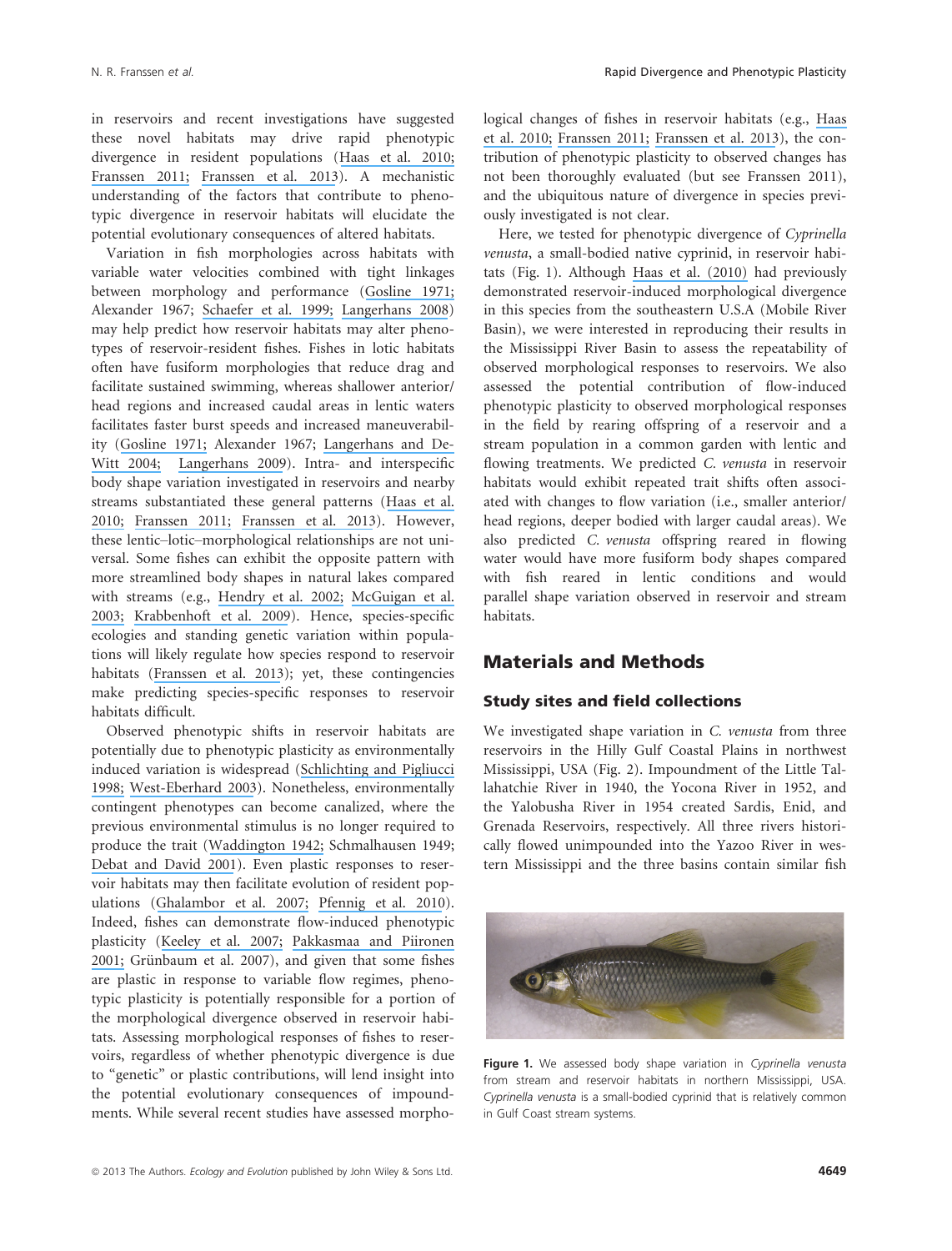

Table 1. Sample sizes by basin and habitat and numbers and sizes of individuals reared in stream mesocosms.

|                     |      |                     | Habitat    |          |                        |  |            |                        |  |
|---------------------|------|---------------------|------------|----------|------------------------|--|------------|------------------------|--|
|                     |      |                     | Reservoir  |          |                        |  | Stream     |                        |  |
| Study component     |      | Basin               | $\sqrt{n}$ |          | SL (SD)                |  | n          | SL (SD)                |  |
| Field collections   | Enid |                     | 38         |          | 44.8 (7.5)             |  | 35         | 43.8 (5.8)             |  |
|                     |      | Grenada             | 38         |          | 39.4(6.6)              |  | 90         | 39.3(5.0)              |  |
|                     |      | Sardis              | 37         |          | 39.5(7.7)              |  | 29         | 42.0(5.7)              |  |
|                     |      | Treatment           |            |          |                        |  |            |                        |  |
|                     |      |                     |            | Flow     |                        |  |            | No Flow                |  |
|                     |      |                     | Population |          | SL (SD)                |  | $\sqrt{n}$ | SL (SD)                |  |
| Mesocosm experiment |      | Reservoir<br>Stream |            | 34<br>31 | 37.5(5.7)<br>41.2(6.4) |  | 17<br>25   | 41.9(8.0)<br>38.0(5.5) |  |

faunas. C. venusta adults were collected between December 2011 and January 2012 from reservoir habitats by seine and a barge electrofisher, whereas stream habitats were only sampled with a seine. All sampled stream habitats were upstream of each reservoir with no known physical barrier obstructing migration between reservoir and stream habitats. Fish were euthanized on site with an overdose of MS-222, preserved and stored in 10% formalin and returned to the laboratory for data acquisition. One or two sites were sampled in each reservoir, and several stream sites were sampled in each basin but fish were opportunistically collected and individuals from sites within each basin and habitat (i.e., stream or reservoir) were combined (Table 1). The distance between reservoir and stream collections within each basin was at least 35 km (Euclidean distance).



## Morphological divergence and flow-induced plasticity

We assessed potential genotypic differences and flowinduced phenotypic plasticity in morphology between reservoir and stream populations by spawning C. venusta adults from a reservoir and stream population and rearing their offspring in a common garden experiment with or without flow present. We collected adult C. venusta from Grenada Reservoir and the Yalobusha River upstream of the reservoir on February 2, 2012 and returned them to the laboratory. On 13 April 2012, 40 individuals (mean size = 51.9 mm standard length, range =  $40.9 - 64.2$  mm) from each population were split evenly (i.e.,  $n = 20$ selected randomly) and stocked into one of four experimental stream units (Matthews et al. 2006) located at the Lake Thoreau Environmental Center near Hattiesburg, MS (Fig. 3). Each unit consisted of three pools 183 cm diameter and three shallow riffle habitats (183 cm in length, see Matthews 2006). We applied flow in two of the four stream units (water velocity in riffle habitats ranged from 0.18 to 0.20 m/s) by use of four recirculating pumps for each unit (Danner MAG-Drive model 1800; Danner Manufacturing, Islandia, New York, discharge of 113 L min<sup>-1</sup> per pump) that transferred water from the outflow end of units to the upstream riffle (Fig. 3). Pools and riffles had sand and gravel substrate (mined from local streams) and are colonized by various invertebrates that provide a natural diet that was not supplemented. Mesocosms were under 55% shade cloth and experienced a natural photo and thermal regime. Water quality was maintained by a constant supply (approximately 25 L  $h^{-1}$ ) of groundwater. Thus, we had a 2  $\times$  2 factorial design with population crossed with flow and nonflow treatments. Adult C. venusta were allowed to spawn and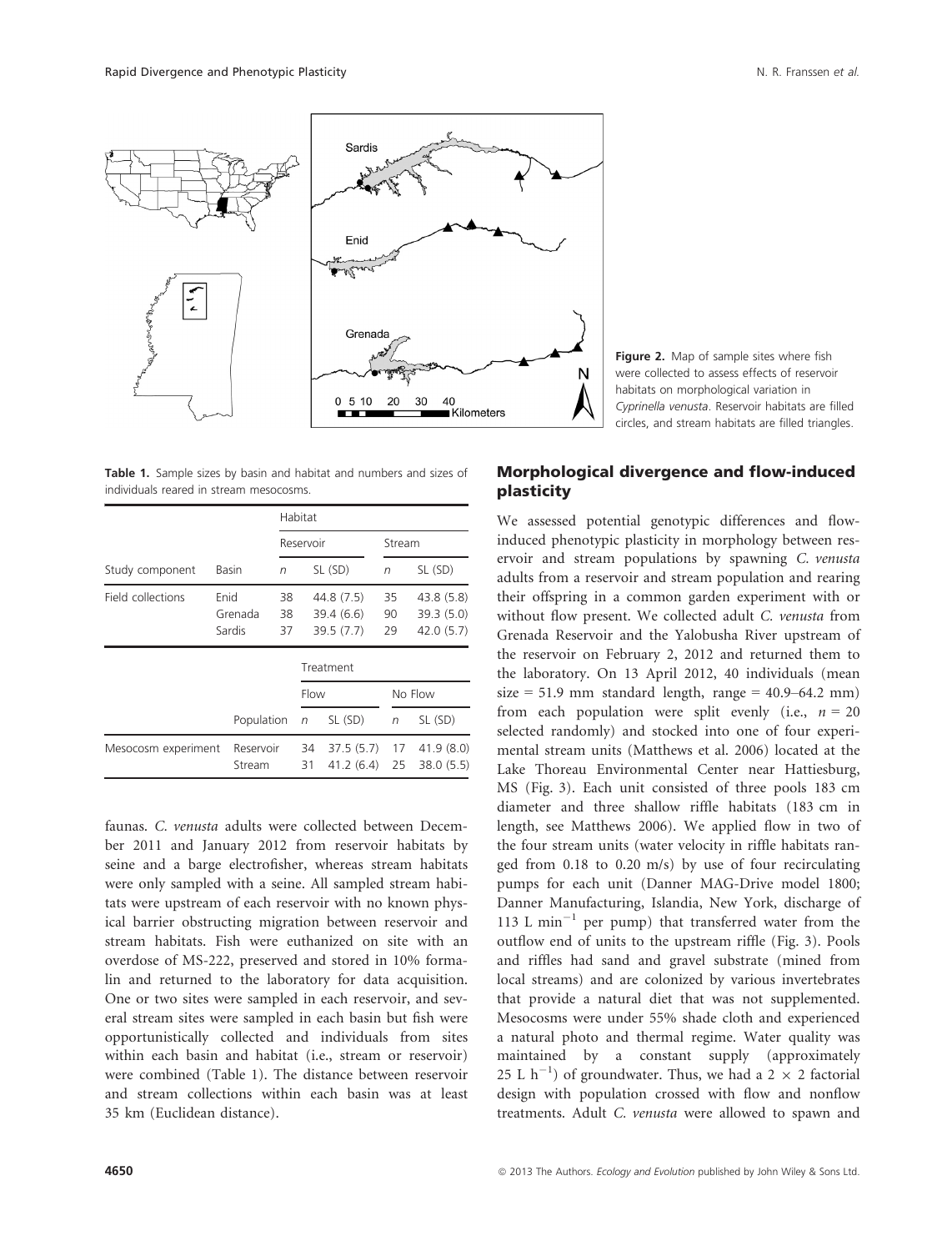

Figure 3. Aerial view of one of two mesocosms used to assess the relative contribution of population-of-origin and flow-induced phenotypic plasticity on shape variation of Cyprinella venusta offspring. The left side of each mesocosm was the flow treatment while the right side was the nonflow treatment.

then removed once juvenile fish were observed. All adults were removed by 3 July 2012. Experimental stream units were then monitored, and juveniles were culled to keep densities approximately equal among the four units. Spawned C. venusta were removed on 10 September 2012 and then 1 December 2012, euthanized by overdose of MS-222 and preserved in 10% formalin. We only used individuals that had reached adult size in analyses.

#### Geometric morphometrics

Body shape variation of field-collected and mesocosmreared specimens was quantified using geometric morphometric analyses ([Zelditch et al. 2004](https://www.researchgate.net/publication/265290156_Geometric_Morphometrics_for_Biologists_A_Primer?el=1_x_8&enrichId=rgreq-8373416deb041a3e4d86053b3aa5c099-XXX&enrichSource=Y292ZXJQYWdlOzI1OTQ1MDUyMjtBUzoxMDY0NzA0NjA4ODcwNDJAMTQwMjM5NTk0NTEzNw==)) with tps software



Figure 4. Location of 11 landmarks used to assess body shape variation. The landmarks included: (1) tip of the snout, (2) corner of the mouth, (3) center of the eye, (4) posterior tip of the supraoccipital process, (5) anterior terminus of the dorsal fin base, (6) insertion of the last dorsal ray on the caudal fin, (7) insertion of the last ventral ray on the caudal fin, (8) anterior terminus of the anal fin base, (9) anterior terminus of the pelvic fin base, (10) anterior terminus of the pectoral fin base, and (11) posterior border of the bony opercle and the body outline.

(http://life.bio.sunysb.edu/morph/) and R (R Development Core Team 2011). The lateral left side of each individual was photographed (Canon PowerShot A1100) with a reference scale, and the order of photographs randomized (to reduce potential biases associated with the sequence specimens were subjected to landmark demarcation), and set 11 homologous landmarks on each photograph using tpsDig2 software (Fig. 4; Rohlf 2004a). We rescaled landmark coordinates using the reference scale, and aligned landmark coordinates using a General Procrustes Analysis (GPA) to remove the effects of scale, translation, and rotation on shape variation for each group separately (i.e., field-collected and mesocosm-reared individuals). Relative warps (hereafter referred to as shape variables) for each group were calculated ( $n = 18$ ) but because some shape variables often do not explain an appreciable amount of variation ([Rohlf 1993](https://www.researchgate.net/publication/265726933_Relative-warp_analysis_and_an_example_of_its_application_to_mosquito_wings?el=1_x_8&enrichId=rgreq-8373416deb041a3e4d86053b3aa5c099-XXX&enrichSource=Y292ZXJQYWdlOzI1OTQ1MDUyMjtBUzoxMDY0NzA0NjA4ODcwNDJAMTQwMjM5NTk0NTEzNw==)), we only retained shape variables that explained more than 3% of the variation in shape for each dataset (retained variables explained >89.0% of the variance in each data set). Variation in shape was visualized using thin-plate spline transformation grids in tpsRegr (Rohlf 2004b).

#### Data analyses

We developed our analyses to assess the relative contribution of reservoir basin and habitat type in shaping variation from field-collected individuals. We then tested population-level effects and flow-induced phenotypic plasticity on shape variation from individuals reared in mesocosms in flow and non-flow conditions. We then compared and contrasted shape variation between reservoir and stream populations collected from the field to shape variation from mesocosm-reared individuals from reservoir and stream populations reared under flow and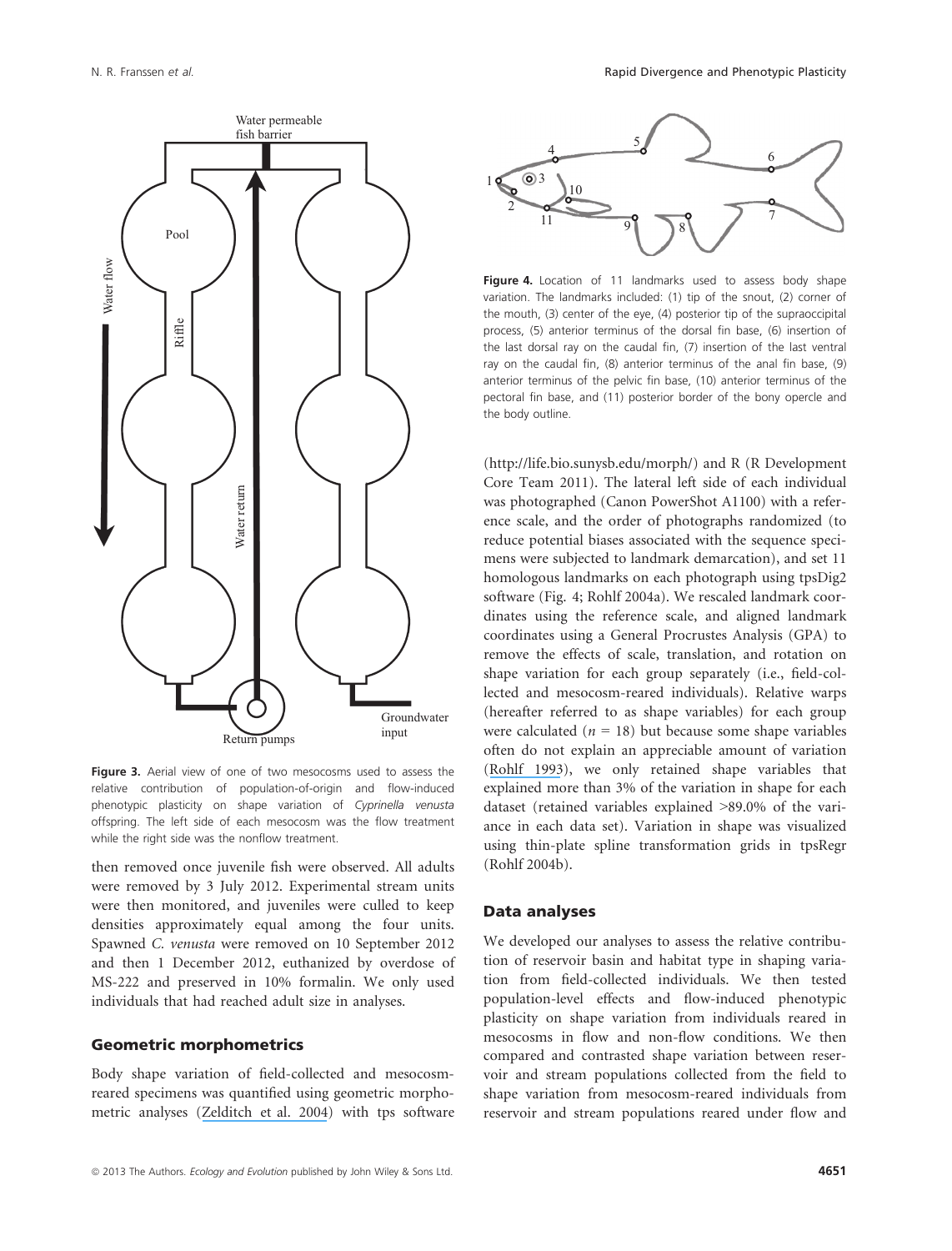non-flow conditions. We predicted C. venusta individuals from reservoir habitats would have smaller heads and deeper bodies compared with stream collected individuals and predicted these shape differences between habitats would be conserved in respective flow and non flowreared individuals. We also predicted individuals reared in flowing conditions would be more streamlined with smaller caudal areas compared with individuals reared in nonflow conditions.

#### Field-collected fish

We tested for morphological divergence between stream and reservoir habitats with multivariate analysis of covariance (MANCOVA). All MANCOVA models assume multivariate normality, homogeneity of covariance matrices, independence of observations, linear relationships between covariates and dependent variables, and homogeneity of slopes among groups ([Rencher 2002](https://www.researchgate.net/publication/276041718_Methods_of_Multivariate_Analysis?el=1_x_8&enrichId=rgreq-8373416deb041a3e4d86053b3aa5c099-XXX&enrichSource=Y292ZXJQYWdlOzI1OTQ1MDUyMjtBUzoxMDY0NzA0NjA4ODcwNDJAMTQwMjM5NTk0NTEzNw==)). The MANCOVA model included 8 shape variables (explaining 89.9% of the variation in shape) as dependent variables, standard length (SL) as a covariate (to test for effects of allometry), habitat type (to test for effects of stream or reservoir habitats), basin (to test for basin-level effects) as fixed factors. Heterogeneity of slopes was tested among basins, and between habitat types by including SL in the respective interaction terms. All nonsignificant interaction terms were removed from the final model, and F-values were approximated using Wilk's lambda. Because of the statistical power associated with MANCOVA of shape data, we focused our interpretation of model results on effect strengths by use of partial eta squared  $(\eta_P^2)$  rather than<br>*P* values. We calculated the relative variance as the partial P-values. We calculated the relative variance as the partial variance for a given term divided by the maximum partial variance value in the model.

To assess the nature of morphological divergence in reservoir habitats, we calculated a morphological divergence vector as defined by [Langerhans \(2009\)](https://www.researchgate.net/publication/50991255_Trade-off_between_steady_and_unsteady_swimming_underlies_predator-driven_divergence_in_Gambusia_affins?el=1_x_8&enrichId=rgreq-8373416deb041a3e4d86053b3aa5c099-XXX&enrichSource=Y292ZXJQYWdlOzI1OTQ1MDUyMjtBUzoxMDY0NzA0NjA4ODcwNDJAMTQwMjM5NTk0NTEzNw==) between the two habitat types. This morphological divergence vector does not distort morphological space and summarizes the linear combination of shape variables that contribute to the greatest difference in body shape for a given term of interest (here, reservoir and stream habitats) after controlling for other effects ([Langerhans 2009](https://www.researchgate.net/publication/50991255_Trade-off_between_steady_and_unsteady_swimming_underlies_predator-driven_divergence_in_Gambusia_affins?el=1_x_8&enrichId=rgreq-8373416deb041a3e4d86053b3aa5c099-XXX&enrichSource=Y292ZXJQYWdlOzI1OTQ1MDUyMjtBUzoxMDY0NzA0NjA4ODcwNDJAMTQwMjM5NTk0NTEzNw==)). To quantify this habitat divergence vector, we multiplied the eigenvector of the habitat term's Sums of Squares and Cross Products (SSCP) matrix from the MANCOVA (final model described above) by the shape variables matrix to yield habitat divergence vector scores for each individual. This divergence vector summarizes the shape variation that was elicited in fish from reservoir and stream habitats. The nature of this shape change was visualized using thinplate spline transformation grids.

#### Mesocosm fish

We used MANCOVA to test for population-level differences and flow-induced phenotypic plasticity on body shape variation within mesocosm-reared C. venusta. The MANCOVA model included 8 shape variables as dependent variables (explaining 89.0% of the variation in shape), Population (stream or reservoir) and treatment (flow or no flow) were included as fixed factors, and SL as a covariate. Heterogeneity of slopes was tested between populations and treatment by inclusion of SL in each respective interaction term. Nonsignificant interaction terms were omitted from the final model. To quantify the nature of population-level and flow-induced plasticity of body shape variation of mesocosm-reared individuals, divergence vectors for population and treatment were calculated from the final model (similar to above). We visualized shape deformations along each population and treatment divergence vector using thin-plate spline transformation grids. All analyses were conducted in R unless otherwise stated (R Development Core Team 2011).

To investigate the potential contribution of populationlevel differences and flow-induced phenotypic plasticity of individuals reared in mesocosms to shape divergence observed in the field, we qualitatively compared landmark movements between datasets. We visualized landmark movements along the habitat divergence vector from the field and compared these deformations to landmark movements from population and treatment divergence vectors from mesocosm-reared individuals.

## Results

#### Field collections

When testing for morphological divergence in reservoir habitats, all terms in the global MANCOVA had significant effects on body shape. Standard length had the strongest effect ( $\eta_p^2 = 0.49$ ), followed by habitat (demonstrating<br>receptor induced morphological divergence  $n^2 = 0.37$ ) reservoir-induced morphological divergence,  $\eta_p^2 = 0.37$ ),<br>basin, (basin lavel effects:  $n^2 = 0.25$ ), and the Habi basin (basin-level effects;  $\eta_p^2 = 0.25$ ), and the Habi-<br>tat  $\times$  Basin interaction (showing basin-specific effects: tat  $\times$  Basin interaction (showing basin-specific effects;  $\eta_{\rm p}^2$  = 0.20). The morphological habitat divergence vector<br>among sites demonstrated consistent divergence between among sites demonstrated consistent divergence between habitat types in the replicate reservoir basins (Fig. 5). In all cases, mean divergence vector scores of reservoir populations were larger than scores of stream populations in each replicate basin. Supporting our prediction, the habitat divergence vector revealed the response to reservoir habitats resulted in an upturn and decreased depth of the head, but contrary to our prediction, reservoir fish showed decreased body depth mainly via ventral movement of the dorsal fin (Fig. 5).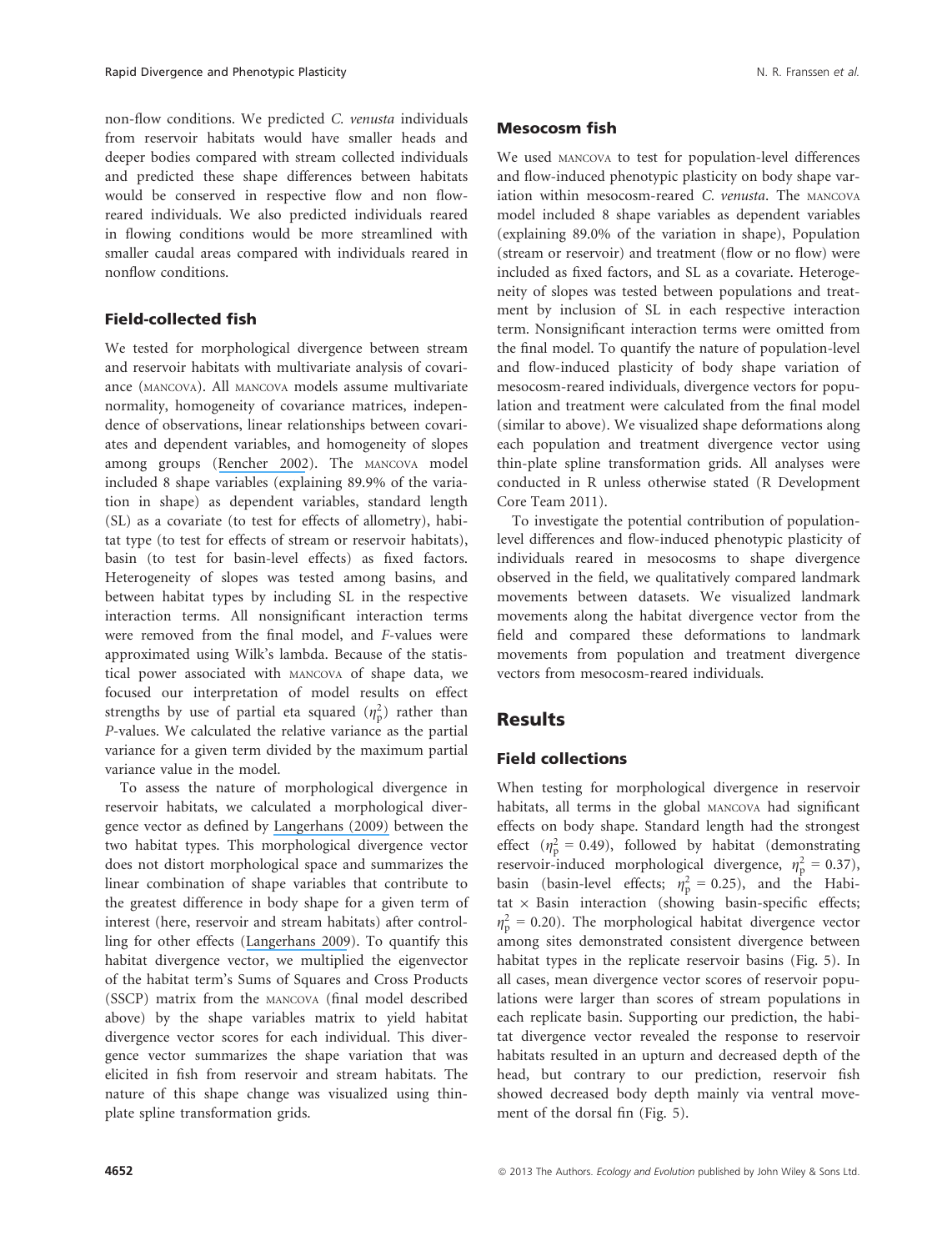

**Figure 5.** Mean  $(\pm 1 \text{ SE})$  habitat divergence vector scores for each basin and habitat. Thin-plate spline transformation grids below the axis display the shape transformation between stream and reservoir habitats (magnified 2.5 times to aid in visualization).

#### Mesocosm fish

When testing for population-level and flow-induced phenotypic plasticity with MANCOVA, all terms had significant effects on body shape variation (Table 2). Treatment had the strongest effect (indicating flow-induced phenotypic plasticity;  $\eta_p^2 = 0.46$ ), followed by SL (significant allome-<br>try  $n^2 = 0.33$ ), and population ( $n^2 = 0.15$ ). The Popula try;  $\eta_p^2 = 0.33$ ), and population ( $\eta_p^2 = 0.15$ ). The Population  $\times$  Treatment interaction also had a significant effect tion  $\times$  Treatment interaction also had a significant effect on shape (indicating each population responded differently to the flow treatment;  $\eta_{\rm p}^2 = 0.15$ ). Generally, when<br>exposed to flow conditions offerring from both populaexposed to flow conditions offspring from both populations tended to look more similar compared with the offspring reared in nonflow (Fig. 6). Shape deformations related to population-level differences (i.e., shape changes along the population divergence vector) revealed reservoir offspring had smaller relative head sizes and were deeper bodied compared with more fusiform offspring from the stream population. Supporting our prediction, shape variation along the treatment showed fish reared in flow had shallower bodies and larger relative head sizes compared with fish reared in nonflow (Fig. 6).

Comparing landmark movements from field-collected individuals and fish reared in mesocosms suggested some aspects of reservoir and stream shape were conserved in offspring (Fig. 7). Offspring from reservoir parents retained relatively smaller head sizes compared with offspring from stream parents; however, the shallow body depths of reservoir fish were not retained in mesocosmreared offspring. Moreover, landmark movements of mesocosm fish when reared in flowing conditions were not concordant with landmark movements between habitat types from field-collected individuals.

#### **Discussion**

We quantified morphological variation of a small-bodied stream fish from reservoir and stream habitats in Mississippi. We also reared offspring from adult individuals collected from a reservoir and stream in flowing and nonflowing stream mesocosms. We found significant and consistent morphological divergence in reservoir habitats. Population-level differences persisted in offspring reared in stream mesocosms, and our data suggested phenotypic plasticity in response to flow in both populations.

Repeated morphological divergence in replicate reservoirs suggests these habitats are facilitating phenotypic changes in populations of C. venusta. Individuals from reservoir habitats were more streamlined with smaller heads compared with individuals from stream habitats. However, these morphological changes in the caudal area of C. venusta from the field were quite different compared with shape variation of C. lutrensis observed in reservoir habitats. Franssen (2011) demonstrated C. lutrensis individuals from reservoirs were deeper bodied compared with their stream counterparts. Although some fishes can exhibit more streamlined body shapes in lentic habitats ([Hendry et al. 2002;](https://www.researchgate.net/publication/281043291_Adaptive_divergence_and_the_balance_between_selection_and_gene_flow_lake_and_stream_stickleback_in_the_Misty_system?el=1_x_8&enrichId=rgreq-8373416deb041a3e4d86053b3aa5c099-XXX&enrichSource=Y292ZXJQYWdlOzI1OTQ1MDUyMjtBUzoxMDY0NzA0NjA4ODcwNDJAMTQwMjM5NTk0NTEzNw==) [McGuigan et al. 2003](https://www.researchgate.net/publication/10849608_Adaptation_of_rainbow_fish_to_lake_and_stream_habitats?el=1_x_8&enrichId=rgreq-8373416deb041a3e4d86053b3aa5c099-XXX&enrichSource=Y292ZXJQYWdlOzI1OTQ1MDUyMjtBUzoxMDY0NzA0NjA4ODcwNDJAMTQwMjM5NTk0NTEzNw==); Krabbenhoft

Table 2. MANCOVA results testing for shape divergence in Cyprinella venusta from field-collected individuals and offspring reared in stream mesocosms.

| Model             | Effect                        | Partial variance | Relative variance | df     |       |         |
|-------------------|-------------------------------|------------------|-------------------|--------|-------|---------|
| Field collections | SL                            | 0.49             | 1.00              | 8,253  | 30.32 | < 0.001 |
|                   | Habitat                       | 0.37             | 0.76              | 8,253  | 18.83 | < 0.001 |
|                   | <b>Basin</b>                  | 0.25             | 0.52              | 16,506 | 12.06 | < 0.001 |
|                   | Habitat $\times$ Basin        | 0.20             | 0.41              | 16,506 | 8.33  | < 0.001 |
| Mesocosm fish     | Treatment                     | 0.46             | 1.00              | 8,95   | 10.00 | < 0.001 |
|                   | SL                            | 0.33             | 0.72              | 8,95   | 5.84  | < 0.001 |
|                   | Population                    | 0.15             | 0.33              | 8,95   | 2.14  | 0.039   |
|                   | Population $\times$ Treatment | 0.15             | 0.33              | 8,95   | 2.13  | 0.040   |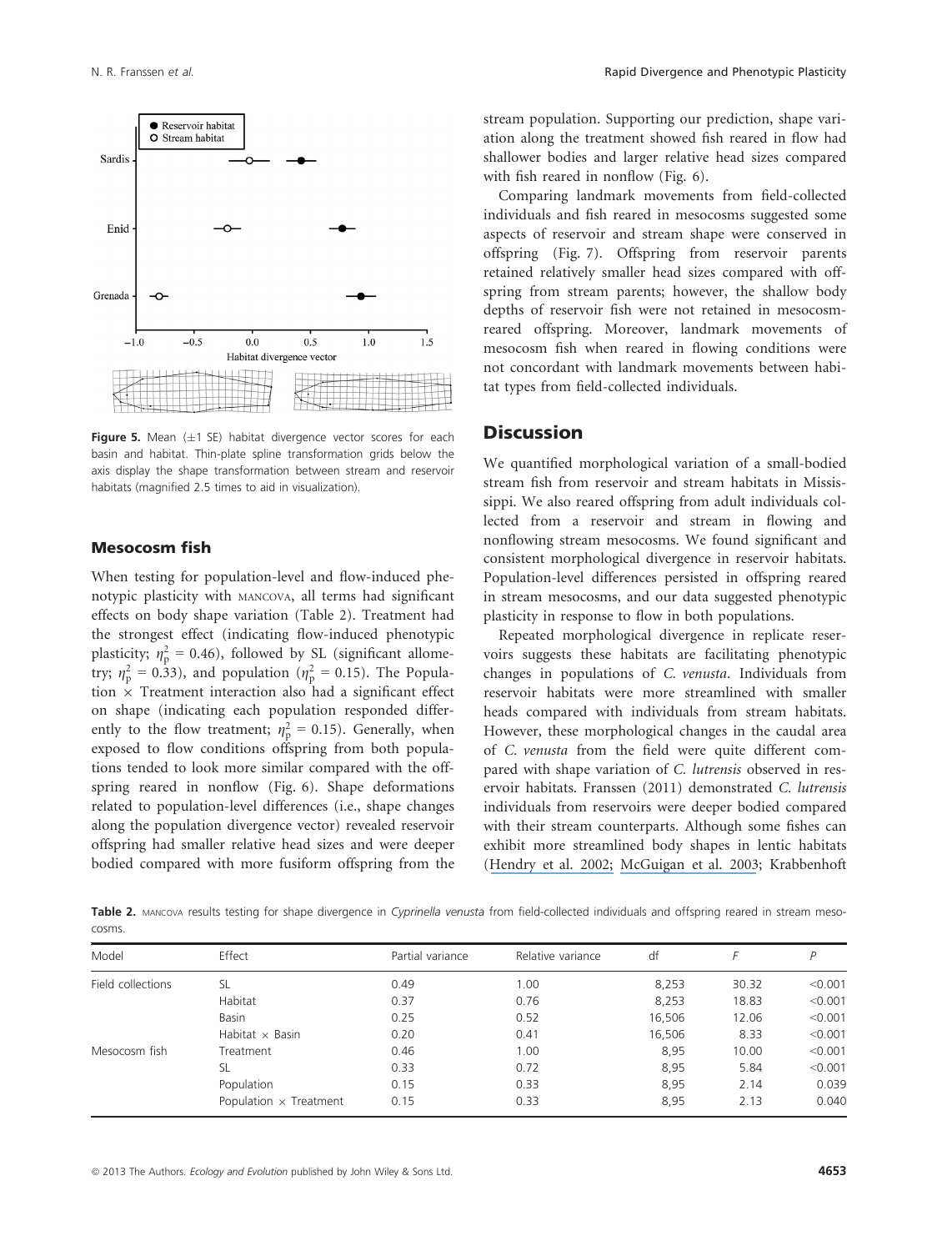



Figure 7. Vector plots showing direction landmarks moved in the field-collected individuals compared with landmark movements based on population-of-origin and flow and nonflow treatments. In both the field habitat vector and mesocosm population vector plots, vectors point in the direction landmarks moved from stream fish to reservoir fish. In the mesocosm treatment vector plot, vectors point in the direction landmarks moved from the flow to nonflow treatment.

et al. 2009), the inconsistency of shape changes between the species was particularly surprising given the relatedness of C. venusta and C. lutrensis. This disparity in shape changes between the two species in reservoir habitats could be due to different selective pressures between sets of reservoirs from different regions (i.e., between reservoirs in Oklahoma and Mississippi). We predict these species-specific responses are more likely due to underlyFigure 6. Mean  $(\pm 1 \text{ SE})$  population and treatment divergence vector scores. Thin-plate spline transformation grids (magnified three times to aid in visualization) on each axis display the shape transformation between populations (x-axis) and between flow and nonflow treatments (y-axis).

ing genetic variation and ecologies between the species that are interacting with similar environmental conditions in reservoirs.

Morphological diversification in fishes has been linked to dissolved oxygen concentrations and light availability (e.g., [Chapman et al. 2000;](https://www.researchgate.net/publication/229930605_Phenotypic_plasticity_and_the_possible_role_of_genetic_assimilation_Hypoxia-induced_trade-offs_in_the_morphological_traits_of_an_African_cichlid?el=1_x_8&enrichId=rgreq-8373416deb041a3e4d86053b3aa5c099-XXX&enrichSource=Y292ZXJQYWdlOzI1OTQ1MDUyMjtBUzoxMDY0NzA0NjA4ODcwNDJAMTQwMjM5NTk0NTEzNw==) [Langerhans et al. 2007;](https://www.researchgate.net/publication/6363863_Complex_phenotype-environment_associations_revealed_in_an_East_African_cyprinid?el=1_x_8&enrichId=rgreq-8373416deb041a3e4d86053b3aa5c099-XXX&enrichSource=Y292ZXJQYWdlOzI1OTQ1MDUyMjtBUzoxMDY0NzA0NjA4ODcwNDJAMTQwMjM5NTk0NTEzNw==) [Witte](https://www.researchgate.net/publication/213776272_Major_morphological_changes_in_a_Lake_Victoria_fish_within_two_decades?el=1_x_8&enrichId=rgreq-8373416deb041a3e4d86053b3aa5c099-XXX&enrichSource=Y292ZXJQYWdlOzI1OTQ1MDUyMjtBUzoxMDY0NzA0NjA4ODcwNDJAMTQwMjM5NTk0NTEzNw==) [et al. 2008](https://www.researchgate.net/publication/213776272_Major_morphological_changes_in_a_Lake_Victoria_fish_within_two_decades?el=1_x_8&enrichId=rgreq-8373416deb041a3e4d86053b3aa5c099-XXX&enrichSource=Y292ZXJQYWdlOzI1OTQ1MDUyMjtBUzoxMDY0NzA0NjA4ODcwNDJAMTQwMjM5NTk0NTEzNw==)), flow regimes (e.g., Walker 199[7, Hendry](https://www.researchgate.net/publication/7105524_Parallel_evolution_of_the_sexes_Effects_of_predation_and_habitat_features_on_the_size_and_shape_of_guppies?el=1_x_8&enrichId=rgreq-8373416deb041a3e4d86053b3aa5c099-XXX&enrichSource=Y292ZXJQYWdlOzI1OTQ1MDUyMjtBUzoxMDY0NzA0NjA4ODcwNDJAMTQwMjM5NTk0NTEzNw==) [et al. 2006](https://www.researchgate.net/publication/7105524_Parallel_evolution_of_the_sexes_Effects_of_predation_and_habitat_features_on_the_size_and_shape_of_guppies?el=1_x_8&enrichId=rgreq-8373416deb041a3e4d86053b3aa5c099-XXX&enrichSource=Y292ZXJQYWdlOzI1OTQ1MDUyMjtBUzoxMDY0NzA0NjA4ODcwNDJAMTQwMjM5NTk0NTEzNw==)[, Langerhans 2008](https://www.researchgate.net/publication/51216015_Predictability_of_phenotypic_differentiation_across_flow_regimes_in_fishes?el=1_x_8&enrichId=rgreq-8373416deb041a3e4d86053b3aa5c099-XXX&enrichSource=Y292ZXJQYWdlOzI1OTQ1MDUyMjtBUzoxMDY0NzA0NjA4ODcwNDJAMTQwMjM5NTk0NTEzNw==)), and predator densities (e.g., Domenici and Blake 1997, Langerhans and [DeWitt](https://www.researchgate.net/publication/8238147_Shared_and_Unique_Features_of_Evolutionary_Diversification?el=1_x_8&enrichId=rgreq-8373416deb041a3e4d86053b3aa5c099-XXX&enrichSource=Y292ZXJQYWdlOzI1OTQ1MDUyMjtBUzoxMDY0NzA0NjA4ODcwNDJAMTQwMjM5NTk0NTEzNw==) [2004;](https://www.researchgate.net/publication/8238147_Shared_and_Unique_Features_of_Evolutionary_Diversification?el=1_x_8&enrichId=rgreq-8373416deb041a3e4d86053b3aa5c099-XXX&enrichSource=Y292ZXJQYWdlOzI1OTQ1MDUyMjtBUzoxMDY0NzA0NjA4ODcwNDJAMTQwMjM5NTk0NTEzNw==) [Hendry et al. 2006](https://www.researchgate.net/publication/7105524_Parallel_evolution_of_the_sexes_Effects_of_predation_and_habitat_features_on_the_size_and_shape_of_guppies?el=1_x_8&enrichId=rgreq-8373416deb041a3e4d86053b3aa5c099-XXX&enrichSource=Y292ZXJQYWdlOzI1OTQ1MDUyMjtBUzoxMDY0NzA0NjA4ODcwNDJAMTQwMjM5NTk0NTEzNw==), Langerhans et al. 2009). Conversion of natural stream reaches into lentic reservoirs likely alters multiple biotic and abiotic environmental conditions (e.g., turbidity, flow variation, temperature, biotic communities). How fishes respond to these altered conditions will likely depend on their evolutionary histories and species-specific ecologies. Although distantly related fishes can demonstrate similar morphological changes likely linked to swimming performance in reservoir habitats, they also can show species-specific responses ([Franssen et al. 2013](https://www.researchgate.net/publication/233909113_Shared_and_unique_morphological_responses_of_stream_fishes_to_anthropogenic_habitat_alteration?el=1_x_8&enrichId=rgreq-8373416deb041a3e4d86053b3aa5c099-XXX&enrichSource=Y292ZXJQYWdlOzI1OTQ1MDUyMjtBUzoxMDY0NzA0NjA4ODcwNDJAMTQwMjM5NTk0NTEzNw==)). Innate differences in the behavioral or trophic ecologies of C. venusta and C. lutrensis may explain their disparate responses to reservoir habitats, although data on their ecologies are limited. A better understanding the ecologies of these species or differences in their underlying genetic architecture may help elucidate mechanisms behind their disparate morphological changes in reservoir habitats.

Morphological divergence in reservoirs may confer greater fitness to reservoir-resident individuals, facilitating local adaptation in these habitats. Investigations of phenotypic variation in other fishes between lake-stream pairs suggest local habitats can drive phenotypic variation in spite of close proximities of populations ([Brinsmead and](https://www.researchgate.net/publication/229794686_Morphological_variation_between_lake-_and_stream-dwelling_rock_bass_and_pumpkinseed_populations?el=1_x_8&enrichId=rgreq-8373416deb041a3e4d86053b3aa5c099-XXX&enrichSource=Y292ZXJQYWdlOzI1OTQ1MDUyMjtBUzoxMDY0NzA0NjA4ODcwNDJAMTQwMjM5NTk0NTEzNw==) Fox 2002, Hendry et al. 2002; [Berner et al. 2009](https://www.researchgate.net/publication/24026091_Variable_Progress_Toward_Ecological_Speciation_in_Parapatry_Stickleback_Across_Eight_Lake-Stream_Transitions?el=1_x_8&enrichId=rgreq-8373416deb041a3e4d86053b3aa5c099-XXX&enrichSource=Y292ZXJQYWdlOzI1OTQ1MDUyMjtBUzoxMDY0NzA0NjA4ODcwNDJAMTQwMjM5NTk0NTEzNw==)). However, high migration rates among reservoir and stream populations would limit local adaptation in reservoirs. We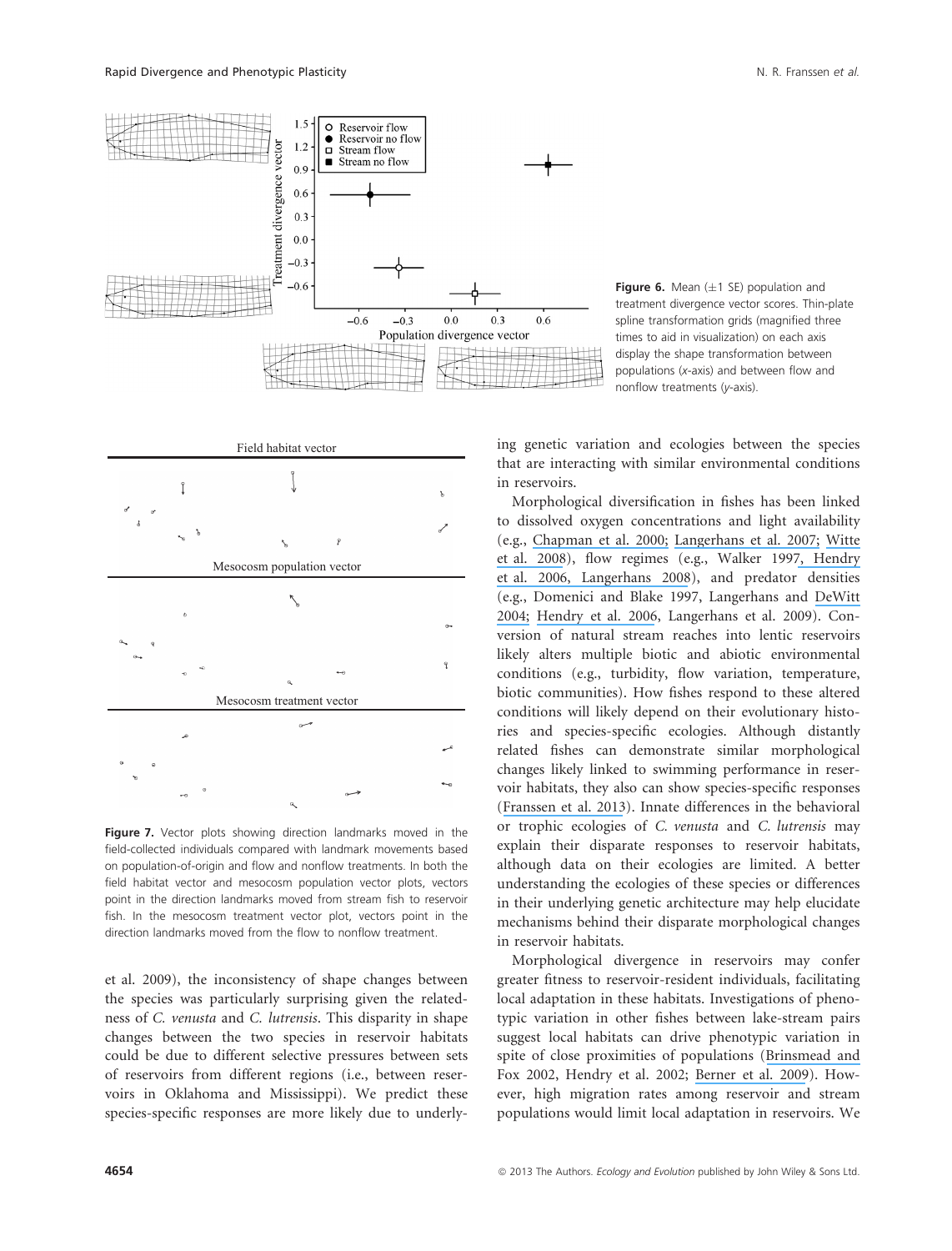know of no physical barriers (e.g., dams or impassible falls) between our reservoir and stream sites that would limit movement of individuals between the habitat types. Yet, the novel environmental conditions of reservoirs may limit movement of small-bodied fishes through reservoir habitats, especially by fluvial specialists [\(Skalksi et al. 2008](https://www.researchgate.net/publication/235642346_Genetic_Structure_of_Creek_Chub_a_Headwater_Minnow_in_an_Impounded_River_System?el=1_x_8&enrichId=rgreq-8373416deb041a3e4d86053b3aa5c099-XXX&enrichSource=Y292ZXJQYWdlOzI1OTQ1MDUyMjtBUzoxMDY0NzA0NjA4ODcwNDJAMTQwMjM5NTk0NTEzNw==); Franssen 2012, Hudman and Gido 2013). With new improvements in molecular techniques (e.g., next generation sequencing), genetic variation responsible for morphological divergence in reservoirs and effects of migration among habitats could be elucidated.

Shape differences in reservoir and stream offspring reared with and without flowing water suggest both genotypic variation and phenotypic plasticity contributed to phenotypic differentiation. While we were unable to estimate heritability, population-level differences persisted in offspring, but morphological similarities between field and mesocosm-reared fish were limited. When reared in mesocosms, differences in the caudal region of fish from the reservoir and stream habitats were not conserved and were qualitatively reversed (i.e., offspring from the reservoir habitat more resembled phenotypic variation of field-collected stream fish). This reversal of caudal regions of the two populations in mesocosms compared with field-collected fish likely indicates fish in the field are exposed to plasticity-inducing factors that were absent in mesocosms. In fishes, there is a general propensity for species inhabiting moving water to be more streamlined than fishes in lentic habitats ([Langerhans 2008](https://www.researchgate.net/publication/51216015_Predictability_of_phenotypic_differentiation_across_flow_regimes_in_fishes?el=1_x_8&enrichId=rgreq-8373416deb041a3e4d86053b3aa5c099-XXX&enrichSource=Y292ZXJQYWdlOzI1OTQ1MDUyMjtBUzoxMDY0NzA0NjA4ODcwNDJAMTQwMjM5NTk0NTEzNw==)). Therefore, there are likely strong genetic-environmental interactions shaping phenotypic variation of individuals in stream and reservoir habitats that overcome the genetically based tendency for stream C. venusta to be more streamlined than reservoir C. venusta. However, relatively smaller head sizes of reservoir fish persisted when individuals were reared in mesocosms. The differences in caudal morphologies of the two populations reared in mesocosms may suggest head morphology may be under stronger selection than caudal body shape in reservoir habitats. In addition, the reversal of caudal shapes of fish between the two populations reared in mesocosms coupled with strong flow-induced changes to caudal regions indicates the caudal areas are likely more plastic compared with anterior regions of the body.

Flow-induced plasticity had the strongest effect on body shape in mesocosm-reared fish, but the significant interaction between treatment and population indicates that populations responded differently to water flow. Yet the plastic shift in morphology by both populations increased their phenotypic similarity rather than their dissimilarity. The phenotypic changes associated with flow did not match variation between habitat types in the field (i.e., reservoir individuals in the field were shallower bodied compared with fish from streams while offspring from a reservoir and a stream habitat reared in nonflow conditions were both deeper bodied). While continued exposure to environmental cues that elicit plasticity of traits can result in canalization ([Waddington 1942](https://www.researchgate.net/publication/245603410_Canalization_of_Development_and_the_Inheritance_of_Acquired_Characters?el=1_x_8&enrichId=rgreq-8373416deb041a3e4d86053b3aa5c099-XXX&enrichSource=Y292ZXJQYWdlOzI1OTQ1MDUyMjtBUzoxMDY0NzA0NjA4ODcwNDJAMTQwMjM5NTk0NTEzNw==); Schmalhausen 1949; Debat and David 2001), flow-induced phenotypic plasticity was likely not responsible for phenotypic divergence between habitat types in the field. Phenotypic plasticity along other environmental gradients between stream and reservoir habitats may contribute to observed phenotypic variation in the field, making these traits potentially susceptible to canalization in reservoir habitats.

Lack of basin-level replication in the mesocosm experiment may limit our ability to extrapolate our results and interpretations to other reservoir systems. This would be especially true if drift, mutation, or recombination had stronger effects than selection on the genetic structure of C. venusta in the Grenada basin. We suggest this is an unlikely scenario given the apparently large population sizes of C. venusta in all the habitats we investigated (i.e., C. venusta was very common). Nonetheless, the MANCOVA of body shape variation of field-collected individuals indicated Basin and the Basin  $\times$  Habitat interaction had significant effects on body shape variation, indicating fish body shape varied among basins and had dissimilar responses to reservoir habitats among basins. However, both of these effects explained less variation than the habitat term, suggesting variation between habitat types had a stronger influence on body shape variation than variation due to genetic variation among basins. While the lack of basin-level replication in the mesocosm experiment was not ideal, we think it is unlikely and have no evidence that would suggest nonadaptive evolutionary processes shaped the genetic structure of C. venusta in the Grenada basin.

The inability to elicit similar phenotypic variation in individuals reared in flow variation (this paper) and in the presence of predators ([Franssen 2011](https://www.researchgate.net/publication/230260561_Anthropogenic_habitat_alteration_induces_rapid_morphological_divergence_in_a_native_stream_fish?el=1_x_8&enrichId=rgreq-8373416deb041a3e4d86053b3aa5c099-XXX&enrichSource=Y292ZXJQYWdlOzI1OTQ1MDUyMjtBUzoxMDY0NzA0NjA4ODcwNDJAMTQwMjM5NTk0NTEzNw==)) to morphological variation observed from field-collected individuals suggests divergent morphological variation in reservoirs is not due to flow- or predator-induced plasticity. Moreover, the unexpected phenotypic variation of C. venusta in reservoir habitats (compared with C. lutrensis) indicates selective pressures may vary among reservoirs or that different species respond to similar selective pressures in different fashions. Together, investigations of morphological changes of fishes in reservoir habitats may suggest that the reduction in factors that can contribute to morphological variation to one or two variables (e.g., flow variation or predator densities) may be an over-simplification when comparing phenotypic variation in different habitats. Indeed, a multitude of environmental conditions likely covary between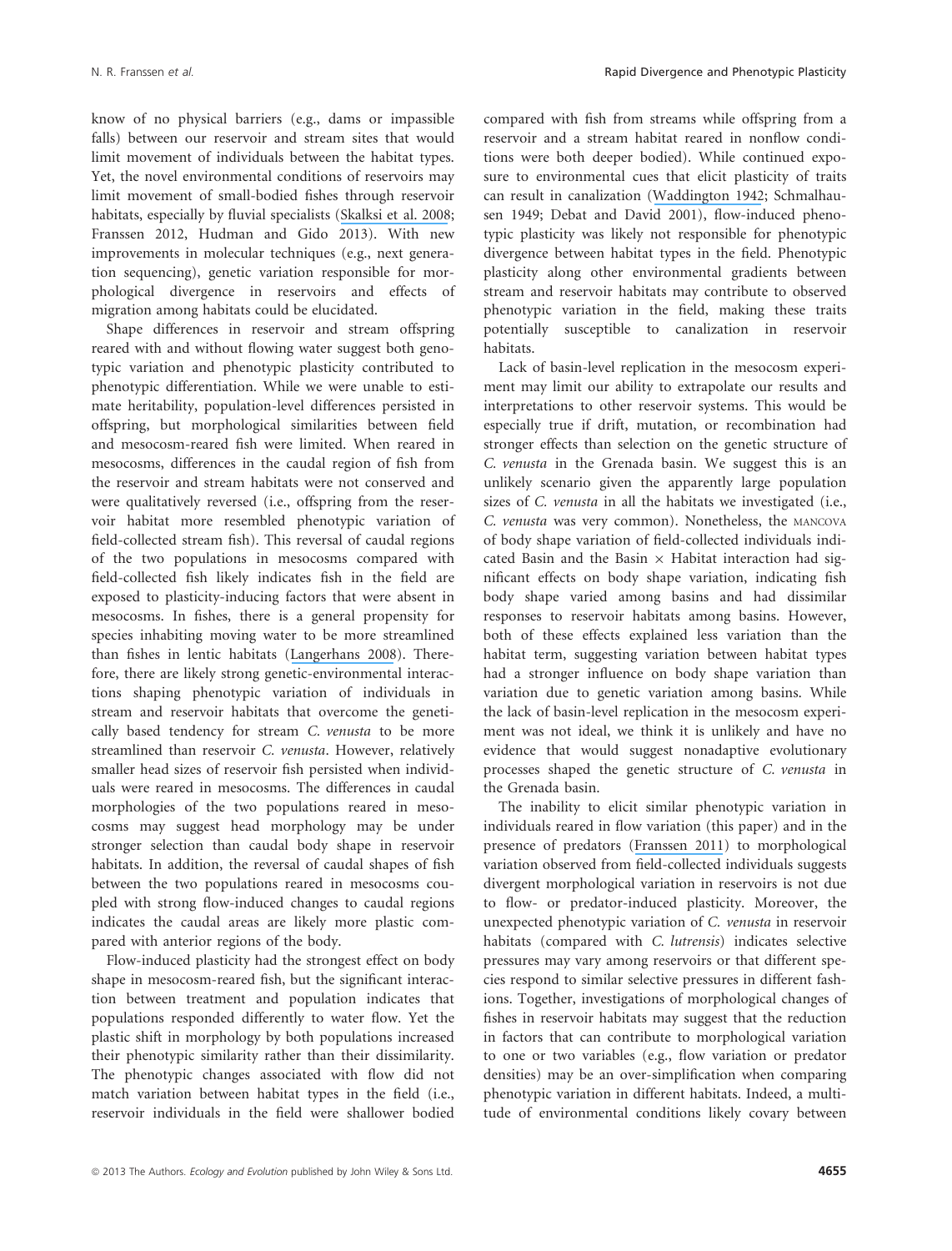these different habitats. A better understanding of the spatial and temporal variation in other potential environmental selective pressures and how these conditions interact with genetic variation to produce phenotypic variation will be needed to understand how reservoirs can alter the evolutionary trajectories of resident populations.

Most organisms live in environments that have been altered at least to some extent by humans ([Palumbi](https://www.researchgate.net/publication/11800196_Humans_as_the_World) [2001](https://www.researchgate.net/publication/11800196_Humans_as_the_World)). It will likely be difficult to quantify how complex temporal and spatial scale dependent environmental change may present organisms with evolutionary novel selective pressures (Sih et al. 2011). Furthermore, unique evolutionary histories and ecologies of species make predicting rapid evolutionary responses to human-modified habitats difficult (Sih et al. 2011). A major challenge in the coming decades will be to understand how humaninduced evolutionary change will shape traits of organisms and the influence of trait changes on larger ecological processes ([Palkovacs et al. 2011](https://www.researchgate.net/publication/224983000_Fates_beyond_traits_ecological_consequences_of_human-induced_trait_change?el=1_x_8&enrichId=rgreq-8373416deb041a3e4d86053b3aa5c099-XXX&enrichSource=Y292ZXJQYWdlOzI1OTQ1MDUyMjtBUzoxMDY0NzA0NjA4ODcwNDJAMTQwMjM5NTk0NTEzNw==)).

# Acknowledgments

We thank J. Harris and S. Clark for help with specimen collection. This work was approved by USM IACUC #12020902. Collecting permit was issued to N.R.F. by the Mississippi Department of Wildlife, Fisheries, and Parks.

# Conflict of Interest

None declared.

## References

- Alexander, R. M. 1967. Functional design in fishes. Hutchinson, London.
- Barnosky, A. D., N. Matzke, S. Tomiya, G. O. U. Wogan, et al. 2011. Has the Earth's sixth mass extinction already arrived? Nature 471:51–57.
- [Baxter, R. M. 1977. Environmental effects of dams and](https://www.researchgate.net/publication/234150363_Environmental_Effects_of_Dams_and_Impoundments?el=1_x_8&enrichId=rgreq-8373416deb041a3e4d86053b3aa5c099-XXX&enrichSource=Y292ZXJQYWdlOzI1OTQ1MDUyMjtBUzoxMDY0NzA0NjA4ODcwNDJAMTQwMjM5NTk0NTEzNw==) [impoundments. Annu. Rev. Ecol. Evol. Syst. 8:255](https://www.researchgate.net/publication/234150363_Environmental_Effects_of_Dams_and_Impoundments?el=1_x_8&enrichId=rgreq-8373416deb041a3e4d86053b3aa5c099-XXX&enrichSource=Y292ZXJQYWdlOzI1OTQ1MDUyMjtBUzoxMDY0NzA0NjA4ODcwNDJAMTQwMjM5NTk0NTEzNw==)–283.
- [Berner, D., A. Grandchamp, and A. P. Hendry. 2009. Variable](https://www.researchgate.net/publication/24026091_Variable_Progress_Toward_Ecological_Speciation_in_Parapatry_Stickleback_Across_Eight_Lake-Stream_Transitions?el=1_x_8&enrichId=rgreq-8373416deb041a3e4d86053b3aa5c099-XXX&enrichSource=Y292ZXJQYWdlOzI1OTQ1MDUyMjtBUzoxMDY0NzA0NjA4ODcwNDJAMTQwMjM5NTk0NTEzNw==) [progress toward ecological speciation in parapatry:](https://www.researchgate.net/publication/24026091_Variable_Progress_Toward_Ecological_Speciation_in_Parapatry_Stickleback_Across_Eight_Lake-Stream_Transitions?el=1_x_8&enrichId=rgreq-8373416deb041a3e4d86053b3aa5c099-XXX&enrichSource=Y292ZXJQYWdlOzI1OTQ1MDUyMjtBUzoxMDY0NzA0NjA4ODcwNDJAMTQwMjM5NTk0NTEzNw==) [stickleback across eight lake-stream transitions. Evolution](https://www.researchgate.net/publication/24026091_Variable_Progress_Toward_Ecological_Speciation_in_Parapatry_Stickleback_Across_Eight_Lake-Stream_Transitions?el=1_x_8&enrichId=rgreq-8373416deb041a3e4d86053b3aa5c099-XXX&enrichSource=Y292ZXJQYWdlOzI1OTQ1MDUyMjtBUzoxMDY0NzA0NjA4ODcwNDJAMTQwMjM5NTk0NTEzNw==) [7:1740](https://www.researchgate.net/publication/24026091_Variable_Progress_Toward_Ecological_Speciation_in_Parapatry_Stickleback_Across_Eight_Lake-Stream_Transitions?el=1_x_8&enrichId=rgreq-8373416deb041a3e4d86053b3aa5c099-XXX&enrichSource=Y292ZXJQYWdlOzI1OTQ1MDUyMjtBUzoxMDY0NzA0NjA4ODcwNDJAMTQwMjM5NTk0NTEzNw==)–1753.
- [Brinsmead, J., and M. G. Fox. 2002. Morphological variation](https://www.researchgate.net/publication/229794686_Morphological_variation_between_lake-_and_stream-dwelling_rock_bass_and_pumpkinseed_populations?el=1_x_8&enrichId=rgreq-8373416deb041a3e4d86053b3aa5c099-XXX&enrichSource=Y292ZXJQYWdlOzI1OTQ1MDUyMjtBUzoxMDY0NzA0NjA4ODcwNDJAMTQwMjM5NTk0NTEzNw==) [between lake- and stream-dwelling rock bass and](https://www.researchgate.net/publication/229794686_Morphological_variation_between_lake-_and_stream-dwelling_rock_bass_and_pumpkinseed_populations?el=1_x_8&enrichId=rgreq-8373416deb041a3e4d86053b3aa5c099-XXX&enrichSource=Y292ZXJQYWdlOzI1OTQ1MDUyMjtBUzoxMDY0NzA0NjA4ODcwNDJAMTQwMjM5NTk0NTEzNw==) [pumpkinseed populations. J. Fish Biol. 61:1619](https://www.researchgate.net/publication/229794686_Morphological_variation_between_lake-_and_stream-dwelling_rock_bass_and_pumpkinseed_populations?el=1_x_8&enrichId=rgreq-8373416deb041a3e4d86053b3aa5c099-XXX&enrichSource=Y292ZXJQYWdlOzI1OTQ1MDUyMjtBUzoxMDY0NzA0NjA4ODcwNDJAMTQwMjM5NTk0NTEzNw==)–1638.
- [Chapman, L. J., F. Galis, and J. Shinn. 2000. Phenotypic](https://www.researchgate.net/publication/229930605_Phenotypic_plasticity_and_the_possible_role_of_genetic_assimilation_Hypoxia-induced_trade-offs_in_the_morphological_traits_of_an_African_cichlid?el=1_x_8&enrichId=rgreq-8373416deb041a3e4d86053b3aa5c099-XXX&enrichSource=Y292ZXJQYWdlOzI1OTQ1MDUyMjtBUzoxMDY0NzA0NjA4ODcwNDJAMTQwMjM5NTk0NTEzNw==) [plasticity and the possible role of genetic assimilation:](https://www.researchgate.net/publication/229930605_Phenotypic_plasticity_and_the_possible_role_of_genetic_assimilation_Hypoxia-induced_trade-offs_in_the_morphological_traits_of_an_African_cichlid?el=1_x_8&enrichId=rgreq-8373416deb041a3e4d86053b3aa5c099-XXX&enrichSource=Y292ZXJQYWdlOzI1OTQ1MDUyMjtBUzoxMDY0NzA0NjA4ODcwNDJAMTQwMjM5NTk0NTEzNw==) [hypoxia-induced trade-offs in the morphological traits of an](https://www.researchgate.net/publication/229930605_Phenotypic_plasticity_and_the_possible_role_of_genetic_assimilation_Hypoxia-induced_trade-offs_in_the_morphological_traits_of_an_African_cichlid?el=1_x_8&enrichId=rgreq-8373416deb041a3e4d86053b3aa5c099-XXX&enrichSource=Y292ZXJQYWdlOzI1OTQ1MDUyMjtBUzoxMDY0NzA0NjA4ODcwNDJAMTQwMjM5NTk0NTEzNw==) [African cichlid. Ecol. Lett. 3:387](https://www.researchgate.net/publication/229930605_Phenotypic_plasticity_and_the_possible_role_of_genetic_assimilation_Hypoxia-induced_trade-offs_in_the_morphological_traits_of_an_African_cichlid?el=1_x_8&enrichId=rgreq-8373416deb041a3e4d86053b3aa5c099-XXX&enrichSource=Y292ZXJQYWdlOzI1OTQ1MDUyMjtBUzoxMDY0NzA0NjA4ODcwNDJAMTQwMjM5NTk0NTEzNw==)–393.
- [Debat, V. and P. David. 2001. Mapping phenotypes:](https://www.researchgate.net/publication/222690142_Mapping_phenotypes_Canalization_plasticity_and_developmental_stability?el=1_x_8&enrichId=rgreq-8373416deb041a3e4d86053b3aa5c099-XXX&enrichSource=Y292ZXJQYWdlOzI1OTQ1MDUyMjtBUzoxMDY0NzA0NjA4ODcwNDJAMTQwMjM5NTk0NTEzNw==) [canalization, plasticity and developmental stability. Trends](https://www.researchgate.net/publication/222690142_Mapping_phenotypes_Canalization_plasticity_and_developmental_stability?el=1_x_8&enrichId=rgreq-8373416deb041a3e4d86053b3aa5c099-XXX&enrichSource=Y292ZXJQYWdlOzI1OTQ1MDUyMjtBUzoxMDY0NzA0NjA4ODcwNDJAMTQwMjM5NTk0NTEzNw==) [Ecol. Evol. 16:555](https://www.researchgate.net/publication/222690142_Mapping_phenotypes_Canalization_plasticity_and_developmental_stability?el=1_x_8&enrichId=rgreq-8373416deb041a3e4d86053b3aa5c099-XXX&enrichSource=Y292ZXJQYWdlOzI1OTQ1MDUyMjtBUzoxMDY0NzA0NjA4ODcwNDJAMTQwMjM5NTk0NTEzNw==)–561.
- [Downing, J. A., Y. T. Prairie, J. J. Cole, C. M. Duarte,](https://www.researchgate.net/publication/235554186_The_Global_Abundance_and_Size_Distribution_of_Lakes_Ponds_and_Impoundments?el=1_x_8&enrichId=rgreq-8373416deb041a3e4d86053b3aa5c099-XXX&enrichSource=Y292ZXJQYWdlOzI1OTQ1MDUyMjtBUzoxMDY0NzA0NjA4ODcwNDJAMTQwMjM5NTk0NTEzNw==) [L. J. Tranvik, R. G. Striegl, et al. 2006. The global](https://www.researchgate.net/publication/235554186_The_Global_Abundance_and_Size_Distribution_of_Lakes_Ponds_and_Impoundments?el=1_x_8&enrichId=rgreq-8373416deb041a3e4d86053b3aa5c099-XXX&enrichSource=Y292ZXJQYWdlOzI1OTQ1MDUyMjtBUzoxMDY0NzA0NjA4ODcwNDJAMTQwMjM5NTk0NTEzNw==) [abundance and size distribution of lakes, ponds, and](https://www.researchgate.net/publication/235554186_The_Global_Abundance_and_Size_Distribution_of_Lakes_Ponds_and_Impoundments?el=1_x_8&enrichId=rgreq-8373416deb041a3e4d86053b3aa5c099-XXX&enrichSource=Y292ZXJQYWdlOzI1OTQ1MDUyMjtBUzoxMDY0NzA0NjA4ODcwNDJAMTQwMjM5NTk0NTEzNw==) [impoundments. Limnol. Oceanogr. 51:2388](https://www.researchgate.net/publication/235554186_The_Global_Abundance_and_Size_Distribution_of_Lakes_Ponds_and_Impoundments?el=1_x_8&enrichId=rgreq-8373416deb041a3e4d86053b3aa5c099-XXX&enrichSource=Y292ZXJQYWdlOzI1OTQ1MDUyMjtBUzoxMDY0NzA0NjA4ODcwNDJAMTQwMjM5NTk0NTEzNw==)–2397.
- Dudgeon, D., A. H. Arthington, M. O. Gessner, Z. Kawabata, D. J. Knowler, C. Lévêque, et al. 2006. Freshwater biodiversity: importance, threats, status and conservation challenges. Biol. Rev. 81:163–182.
- [Dynesius, M., and C. Nilsson. 1994. Fragmentation and flow](https://www.researchgate.net/publication/235005664_Fragmentation_and_Flow_Regulation_of_River_Systems_in_the_Northern_Third_of_the_World?el=1_x_8&enrichId=rgreq-8373416deb041a3e4d86053b3aa5c099-XXX&enrichSource=Y292ZXJQYWdlOzI1OTQ1MDUyMjtBUzoxMDY0NzA0NjA4ODcwNDJAMTQwMjM5NTk0NTEzNw==) [regulation of river systems in the northern third of the](https://www.researchgate.net/publication/235005664_Fragmentation_and_Flow_Regulation_of_River_Systems_in_the_Northern_Third_of_the_World?el=1_x_8&enrichId=rgreq-8373416deb041a3e4d86053b3aa5c099-XXX&enrichSource=Y292ZXJQYWdlOzI1OTQ1MDUyMjtBUzoxMDY0NzA0NjA4ODcwNDJAMTQwMjM5NTk0NTEzNw==) [world. Science 226:753](https://www.researchgate.net/publication/235005664_Fragmentation_and_Flow_Regulation_of_River_Systems_in_the_Northern_Third_of_the_World?el=1_x_8&enrichId=rgreq-8373416deb041a3e4d86053b3aa5c099-XXX&enrichSource=Y292ZXJQYWdlOzI1OTQ1MDUyMjtBUzoxMDY0NzA0NjA4ODcwNDJAMTQwMjM5NTk0NTEzNw==)–761.
- [Franssen, N. R. 2011. Anthropogenic habitat alteration induces](https://www.researchgate.net/publication/230260561_Anthropogenic_habitat_alteration_induces_rapid_morphological_divergence_in_a_native_stream_fish?el=1_x_8&enrichId=rgreq-8373416deb041a3e4d86053b3aa5c099-XXX&enrichSource=Y292ZXJQYWdlOzI1OTQ1MDUyMjtBUzoxMDY0NzA0NjA4ODcwNDJAMTQwMjM5NTk0NTEzNw==) [rapid morphological divergence in a native stream fish.](https://www.researchgate.net/publication/230260561_Anthropogenic_habitat_alteration_induces_rapid_morphological_divergence_in_a_native_stream_fish?el=1_x_8&enrichId=rgreq-8373416deb041a3e4d86053b3aa5c099-XXX&enrichSource=Y292ZXJQYWdlOzI1OTQ1MDUyMjtBUzoxMDY0NzA0NjA4ODcwNDJAMTQwMjM5NTk0NTEzNw==) [Evol. Appl. 4:791](https://www.researchgate.net/publication/230260561_Anthropogenic_habitat_alteration_induces_rapid_morphological_divergence_in_a_native_stream_fish?el=1_x_8&enrichId=rgreq-8373416deb041a3e4d86053b3aa5c099-XXX&enrichSource=Y292ZXJQYWdlOzI1OTQ1MDUyMjtBUzoxMDY0NzA0NjA4ODcwNDJAMTQwMjM5NTk0NTEzNw==)–804.
- [Franssen, N. R. 2012. Genetic structure of a native cyprinid in a](https://www.researchgate.net/publication/263198204_Genetic_structure_of_a_native_cyprinid_in_a_reservoir-altered_stream_network?el=1_x_8&enrichId=rgreq-8373416deb041a3e4d86053b3aa5c099-XXX&enrichSource=Y292ZXJQYWdlOzI1OTQ1MDUyMjtBUzoxMDY0NzA0NjA4ODcwNDJAMTQwMjM5NTk0NTEzNw==) [reservoir-altered stream network. Freshw. Biol. 57:155](https://www.researchgate.net/publication/263198204_Genetic_structure_of_a_native_cyprinid_in_a_reservoir-altered_stream_network?el=1_x_8&enrichId=rgreq-8373416deb041a3e4d86053b3aa5c099-XXX&enrichSource=Y292ZXJQYWdlOzI1OTQ1MDUyMjtBUzoxMDY0NzA0NjA4ODcwNDJAMTQwMjM5NTk0NTEzNw==)–165.
- [Franssen, N. R., J. Harris, S. R. Clark, J. F. Schaefer, and](https://www.researchgate.net/publication/233909113_Shared_and_unique_morphological_responses_of_stream_fishes_to_anthropogenic_habitat_alteration?el=1_x_8&enrichId=rgreq-8373416deb041a3e4d86053b3aa5c099-XXX&enrichSource=Y292ZXJQYWdlOzI1OTQ1MDUyMjtBUzoxMDY0NzA0NjA4ODcwNDJAMTQwMjM5NTk0NTEzNw==) [L. K. Stewart. 2013. Shared and unique morphological](https://www.researchgate.net/publication/233909113_Shared_and_unique_morphological_responses_of_stream_fishes_to_anthropogenic_habitat_alteration?el=1_x_8&enrichId=rgreq-8373416deb041a3e4d86053b3aa5c099-XXX&enrichSource=Y292ZXJQYWdlOzI1OTQ1MDUyMjtBUzoxMDY0NzA0NjA4ODcwNDJAMTQwMjM5NTk0NTEzNw==) [responses of stream fishes to anthropogenic habitat](https://www.researchgate.net/publication/233909113_Shared_and_unique_morphological_responses_of_stream_fishes_to_anthropogenic_habitat_alteration?el=1_x_8&enrichId=rgreq-8373416deb041a3e4d86053b3aa5c099-XXX&enrichSource=Y292ZXJQYWdlOzI1OTQ1MDUyMjtBUzoxMDY0NzA0NjA4ODcwNDJAMTQwMjM5NTk0NTEzNw==) [alteration. Proc. R. Soc. B 280:20122715.](https://www.researchgate.net/publication/233909113_Shared_and_unique_morphological_responses_of_stream_fishes_to_anthropogenic_habitat_alteration?el=1_x_8&enrichId=rgreq-8373416deb041a3e4d86053b3aa5c099-XXX&enrichSource=Y292ZXJQYWdlOzI1OTQ1MDUyMjtBUzoxMDY0NzA0NjA4ODcwNDJAMTQwMjM5NTk0NTEzNw==)
- [Fullerton, A. H., K. M. Burnett, E. A. Steel, R. L. Flitcroft,](https://www.researchgate.net/publication/230736989_Hydrological_connectivity_for_riverine_fish_Measurement_challenges_and_research_opportunities?el=1_x_8&enrichId=rgreq-8373416deb041a3e4d86053b3aa5c099-XXX&enrichSource=Y292ZXJQYWdlOzI1OTQ1MDUyMjtBUzoxMDY0NzA0NjA4ODcwNDJAMTQwMjM5NTk0NTEzNw==) [G. R. Pess, B. E. Fiest, et al. 2010. Hydrological connectivity](https://www.researchgate.net/publication/230736989_Hydrological_connectivity_for_riverine_fish_Measurement_challenges_and_research_opportunities?el=1_x_8&enrichId=rgreq-8373416deb041a3e4d86053b3aa5c099-XXX&enrichSource=Y292ZXJQYWdlOzI1OTQ1MDUyMjtBUzoxMDY0NzA0NjA4ODcwNDJAMTQwMjM5NTk0NTEzNw==) [for riverine fish: measurement challenges and research](https://www.researchgate.net/publication/230736989_Hydrological_connectivity_for_riverine_fish_Measurement_challenges_and_research_opportunities?el=1_x_8&enrichId=rgreq-8373416deb041a3e4d86053b3aa5c099-XXX&enrichSource=Y292ZXJQYWdlOzI1OTQ1MDUyMjtBUzoxMDY0NzA0NjA4ODcwNDJAMTQwMjM5NTk0NTEzNw==) [opportunities. Freshw. Biol. 55:2215](https://www.researchgate.net/publication/230736989_Hydrological_connectivity_for_riverine_fish_Measurement_challenges_and_research_opportunities?el=1_x_8&enrichId=rgreq-8373416deb041a3e4d86053b3aa5c099-XXX&enrichSource=Y292ZXJQYWdlOzI1OTQ1MDUyMjtBUzoxMDY0NzA0NjA4ODcwNDJAMTQwMjM5NTk0NTEzNw==)–2237.
- [Ghalambor, C. K., J. K. McKay, S. P. Carroll, and](https://www.researchgate.net/publication/216769197_Adaptive_versus_non-adaptive_phenotypic_plasticity_and_the_potential_for_contemporary_adaptation_in_new_environments?el=1_x_8&enrichId=rgreq-8373416deb041a3e4d86053b3aa5c099-XXX&enrichSource=Y292ZXJQYWdlOzI1OTQ1MDUyMjtBUzoxMDY0NzA0NjA4ODcwNDJAMTQwMjM5NTk0NTEzNw==) [D. N. Reznick. 2007. Adaptive versus non-adaptive](https://www.researchgate.net/publication/216769197_Adaptive_versus_non-adaptive_phenotypic_plasticity_and_the_potential_for_contemporary_adaptation_in_new_environments?el=1_x_8&enrichId=rgreq-8373416deb041a3e4d86053b3aa5c099-XXX&enrichSource=Y292ZXJQYWdlOzI1OTQ1MDUyMjtBUzoxMDY0NzA0NjA4ODcwNDJAMTQwMjM5NTk0NTEzNw==) [phenotypic plasticity and the potential for](https://www.researchgate.net/publication/216769197_Adaptive_versus_non-adaptive_phenotypic_plasticity_and_the_potential_for_contemporary_adaptation_in_new_environments?el=1_x_8&enrichId=rgreq-8373416deb041a3e4d86053b3aa5c099-XXX&enrichSource=Y292ZXJQYWdlOzI1OTQ1MDUyMjtBUzoxMDY0NzA0NjA4ODcwNDJAMTQwMjM5NTk0NTEzNw==) [contemporary adaptation in new environments. Funct. Ecol.](https://www.researchgate.net/publication/216769197_Adaptive_versus_non-adaptive_phenotypic_plasticity_and_the_potential_for_contemporary_adaptation_in_new_environments?el=1_x_8&enrichId=rgreq-8373416deb041a3e4d86053b3aa5c099-XXX&enrichSource=Y292ZXJQYWdlOzI1OTQ1MDUyMjtBUzoxMDY0NzA0NjA4ODcwNDJAMTQwMjM5NTk0NTEzNw==) [21:394](https://www.researchgate.net/publication/216769197_Adaptive_versus_non-adaptive_phenotypic_plasticity_and_the_potential_for_contemporary_adaptation_in_new_environments?el=1_x_8&enrichId=rgreq-8373416deb041a3e4d86053b3aa5c099-XXX&enrichSource=Y292ZXJQYWdlOzI1OTQ1MDUyMjtBUzoxMDY0NzA0NjA4ODcwNDJAMTQwMjM5NTk0NTEzNw==)–407.
- [Gido, K. B., J. F. Schaefer, and J. A. Falke. 2009. Convergence](https://www.researchgate.net/publication/227837312_Convergence_of_fish_communities_from_the_littoral_zone_of_reservoirs?el=1_x_8&enrichId=rgreq-8373416deb041a3e4d86053b3aa5c099-XXX&enrichSource=Y292ZXJQYWdlOzI1OTQ1MDUyMjtBUzoxMDY0NzA0NjA4ODcwNDJAMTQwMjM5NTk0NTEzNw==) [of fish communities from the littoral zone of reservoirs.](https://www.researchgate.net/publication/227837312_Convergence_of_fish_communities_from_the_littoral_zone_of_reservoirs?el=1_x_8&enrichId=rgreq-8373416deb041a3e4d86053b3aa5c099-XXX&enrichSource=Y292ZXJQYWdlOzI1OTQ1MDUyMjtBUzoxMDY0NzA0NjA4ODcwNDJAMTQwMjM5NTk0NTEzNw==) [Freshw. Biol. 54:1163](https://www.researchgate.net/publication/227837312_Convergence_of_fish_communities_from_the_littoral_zone_of_reservoirs?el=1_x_8&enrichId=rgreq-8373416deb041a3e4d86053b3aa5c099-XXX&enrichSource=Y292ZXJQYWdlOzI1OTQ1MDUyMjtBUzoxMDY0NzA0NjA4ODcwNDJAMTQwMjM5NTk0NTEzNw==)–1177.
- [Gosline, W. A. 1971. Functional morphology and classification](https://www.researchgate.net/publication/246269061_Functional_Morphology_and_Classification_of_Teleostean_Fishes?el=1_x_8&enrichId=rgreq-8373416deb041a3e4d86053b3aa5c099-XXX&enrichSource=Y292ZXJQYWdlOzI1OTQ1MDUyMjtBUzoxMDY0NzA0NjA4ODcwNDJAMTQwMjM5NTk0NTEzNw==) [of teleostean fishes. University of Hawaii Press, Honolulu.](https://www.researchgate.net/publication/246269061_Functional_Morphology_and_Classification_of_Teleostean_Fishes?el=1_x_8&enrichId=rgreq-8373416deb041a3e4d86053b3aa5c099-XXX&enrichSource=Y292ZXJQYWdlOzI1OTQ1MDUyMjtBUzoxMDY0NzA0NjA4ODcwNDJAMTQwMjM5NTk0NTEzNw==)
- Grünbaum, T., R. Cloutier, P. M. Mabee, and N. R. Le Francois. 2007. Early developmental plasticity and integrative responses in arctic charr (Salvelinus alpinus): effects of water velocity on body size and shape. J. Exp. Zool. B. Mol. Dev. Evol. 308:396–408.
- [Haas, T. C., M. J. Blum, and D. C. Heins. 2010.](https://www.researchgate.net/publication/44660214_Morphological_response_of_a_stream_fish_to_water_impoundment?el=1_x_8&enrichId=rgreq-8373416deb041a3e4d86053b3aa5c099-XXX&enrichSource=Y292ZXJQYWdlOzI1OTQ1MDUyMjtBUzoxMDY0NzA0NjA4ODcwNDJAMTQwMjM5NTk0NTEzNw==) [Morphological responses of a stream fish to water](https://www.researchgate.net/publication/44660214_Morphological_response_of_a_stream_fish_to_water_impoundment?el=1_x_8&enrichId=rgreq-8373416deb041a3e4d86053b3aa5c099-XXX&enrichSource=Y292ZXJQYWdlOzI1OTQ1MDUyMjtBUzoxMDY0NzA0NjA4ODcwNDJAMTQwMjM5NTk0NTEzNw==) [impoundment. Biol. Lett. 6:803](https://www.researchgate.net/publication/44660214_Morphological_response_of_a_stream_fish_to_water_impoundment?el=1_x_8&enrichId=rgreq-8373416deb041a3e4d86053b3aa5c099-XXX&enrichSource=Y292ZXJQYWdlOzI1OTQ1MDUyMjtBUzoxMDY0NzA0NjA4ODcwNDJAMTQwMjM5NTk0NTEzNw==)–806.
- [Hendry, A. P., M. L. Kelly, M. T. Kinnison, and D. N.](https://www.researchgate.net/publication/7105524_Parallel_evolution_of_the_sexes_Effects_of_predation_and_habitat_features_on_the_size_and_shape_of_guppies?el=1_x_8&enrichId=rgreq-8373416deb041a3e4d86053b3aa5c099-XXX&enrichSource=Y292ZXJQYWdlOzI1OTQ1MDUyMjtBUzoxMDY0NzA0NjA4ODcwNDJAMTQwMjM5NTk0NTEzNw==) [Reznick. 2006. Parallel evolution of the sexes? Effects of](https://www.researchgate.net/publication/7105524_Parallel_evolution_of_the_sexes_Effects_of_predation_and_habitat_features_on_the_size_and_shape_of_guppies?el=1_x_8&enrichId=rgreq-8373416deb041a3e4d86053b3aa5c099-XXX&enrichSource=Y292ZXJQYWdlOzI1OTQ1MDUyMjtBUzoxMDY0NzA0NjA4ODcwNDJAMTQwMjM5NTk0NTEzNw==) [predation and habitat features on the size and shape of wild](https://www.researchgate.net/publication/7105524_Parallel_evolution_of_the_sexes_Effects_of_predation_and_habitat_features_on_the_size_and_shape_of_guppies?el=1_x_8&enrichId=rgreq-8373416deb041a3e4d86053b3aa5c099-XXX&enrichSource=Y292ZXJQYWdlOzI1OTQ1MDUyMjtBUzoxMDY0NzA0NjA4ODcwNDJAMTQwMjM5NTk0NTEzNw==) [guppies. J. Evol. Biol. 19:741](https://www.researchgate.net/publication/7105524_Parallel_evolution_of_the_sexes_Effects_of_predation_and_habitat_features_on_the_size_and_shape_of_guppies?el=1_x_8&enrichId=rgreq-8373416deb041a3e4d86053b3aa5c099-XXX&enrichSource=Y292ZXJQYWdlOzI1OTQ1MDUyMjtBUzoxMDY0NzA0NjA4ODcwNDJAMTQwMjM5NTk0NTEzNw==)–754.
- [Hendry, A. P., and E. B. Taylor. 2004. How much of the](https://www.researchgate.net/publication/8164073_How_much_of_the_variation_in_adaptive_divergence_can_be_explained_by_gene_flow_-_An_evaluation_using_lake-stream_stickleback_pairs?el=1_x_8&enrichId=rgreq-8373416deb041a3e4d86053b3aa5c099-XXX&enrichSource=Y292ZXJQYWdlOzI1OTQ1MDUyMjtBUzoxMDY0NzA0NjA4ODcwNDJAMTQwMjM5NTk0NTEzNw==) [variation in adaptive divergence can be explained by gene](https://www.researchgate.net/publication/8164073_How_much_of_the_variation_in_adaptive_divergence_can_be_explained_by_gene_flow_-_An_evaluation_using_lake-stream_stickleback_pairs?el=1_x_8&enrichId=rgreq-8373416deb041a3e4d86053b3aa5c099-XXX&enrichSource=Y292ZXJQYWdlOzI1OTQ1MDUyMjtBUzoxMDY0NzA0NjA4ODcwNDJAMTQwMjM5NTk0NTEzNw==) [flow? An evaluation using lake-stream Stickleback pairs.](https://www.researchgate.net/publication/8164073_How_much_of_the_variation_in_adaptive_divergence_can_be_explained_by_gene_flow_-_An_evaluation_using_lake-stream_stickleback_pairs?el=1_x_8&enrichId=rgreq-8373416deb041a3e4d86053b3aa5c099-XXX&enrichSource=Y292ZXJQYWdlOzI1OTQ1MDUyMjtBUzoxMDY0NzA0NjA4ODcwNDJAMTQwMjM5NTk0NTEzNw==) [Evolution 58:2319](https://www.researchgate.net/publication/8164073_How_much_of_the_variation_in_adaptive_divergence_can_be_explained_by_gene_flow_-_An_evaluation_using_lake-stream_stickleback_pairs?el=1_x_8&enrichId=rgreq-8373416deb041a3e4d86053b3aa5c099-XXX&enrichSource=Y292ZXJQYWdlOzI1OTQ1MDUyMjtBUzoxMDY0NzA0NjA4ODcwNDJAMTQwMjM5NTk0NTEzNw==)–2331.
- [Hendry, A. P., E. B. Taylor, and J. D. McPhail. 2002. Adaptive](https://www.researchgate.net/publication/281043291_Adaptive_divergence_and_the_balance_between_selection_and_gene_flow_lake_and_stream_stickleback_in_the_Misty_system?el=1_x_8&enrichId=rgreq-8373416deb041a3e4d86053b3aa5c099-XXX&enrichSource=Y292ZXJQYWdlOzI1OTQ1MDUyMjtBUzoxMDY0NzA0NjA4ODcwNDJAMTQwMjM5NTk0NTEzNw==) [divergence and the balance between selection and gene flow:](https://www.researchgate.net/publication/281043291_Adaptive_divergence_and_the_balance_between_selection_and_gene_flow_lake_and_stream_stickleback_in_the_Misty_system?el=1_x_8&enrichId=rgreq-8373416deb041a3e4d86053b3aa5c099-XXX&enrichSource=Y292ZXJQYWdlOzI1OTQ1MDUyMjtBUzoxMDY0NzA0NjA4ODcwNDJAMTQwMjM5NTk0NTEzNw==) [lake and stream stickleback in the Misty system. Evolution](https://www.researchgate.net/publication/281043291_Adaptive_divergence_and_the_balance_between_selection_and_gene_flow_lake_and_stream_stickleback_in_the_Misty_system?el=1_x_8&enrichId=rgreq-8373416deb041a3e4d86053b3aa5c099-XXX&enrichSource=Y292ZXJQYWdlOzI1OTQ1MDUyMjtBUzoxMDY0NzA0NjA4ODcwNDJAMTQwMjM5NTk0NTEzNw==) [56:1199](https://www.researchgate.net/publication/281043291_Adaptive_divergence_and_the_balance_between_selection_and_gene_flow_lake_and_stream_stickleback_in_the_Misty_system?el=1_x_8&enrichId=rgreq-8373416deb041a3e4d86053b3aa5c099-XXX&enrichSource=Y292ZXJQYWdlOzI1OTQ1MDUyMjtBUzoxMDY0NzA0NjA4ODcwNDJAMTQwMjM5NTk0NTEzNw==)–1216.